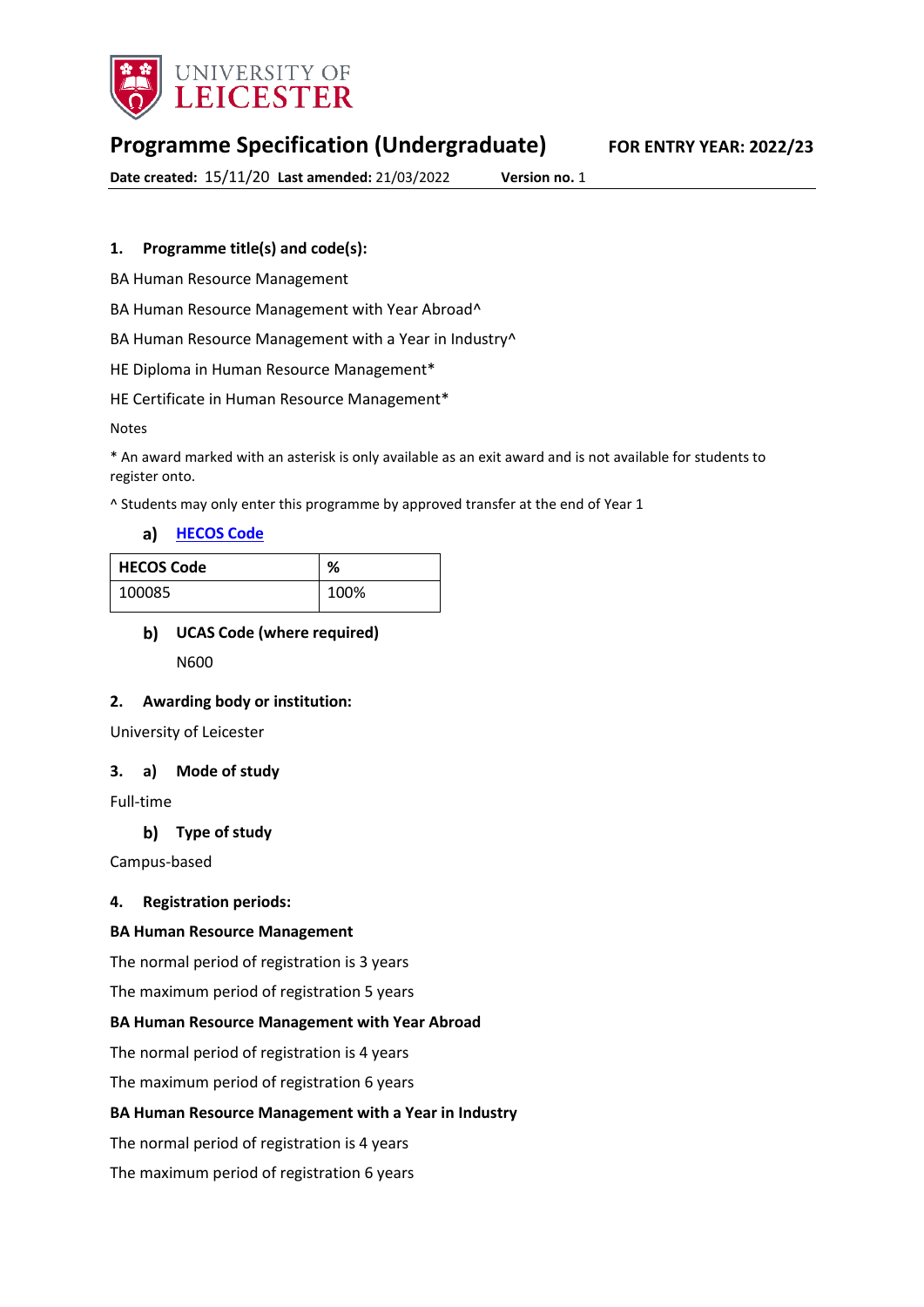## **5. Typical entry requirements**

ABB at A level/320 points /International Baccalaureate: Pass Diploma with 32 points/GCSE Mathematics and GCSE English Language at grade C/European Baccalaureate: Pass Diploma with 77% overall.

Year Abroad variant: The condition for admission to the scheme will be an average mark of no less than 55% in year one. Students who meet these conditions will be invited to apply at the beginning of the second year of studies. Students will then be expected to maintain average marks of no less than 55% in their second year.

For the Year Abroad variants, students will not be admitted directly to these programmes but will be able to transfer to the programme on application for a year abroad during the second year of the BA programme under the following conditions:

- Have an overall average of 55 or higher in the first year
- Have an overall average of 55 or higher in the second year
- Must not have any failed modules in order to progress to the year abroad.

**\****If you have mitigating circumstances that affect your results, you may request that your circumstances be taken into consideration.*

For those on the year in industry, se[e additional programme specification content for Year in Industry](https://www2.le.ac.uk/offices/sas2/courses/documentation/undergraduate-programme-specification-content-for-year-in-industry-programme-variants)  [programmes](https://www2.le.ac.uk/offices/sas2/courses/documentation/undergraduate-programme-specification-content-for-year-in-industry-programme-variants)

For the aims, learning outcomes and application criteria for the GCSA Year Abroad please see <https://le.ac.uk/study/undergraduates/courses/abroad>

# **6. Accreditation of Prior Learning**

n/a

#### **7. Programme aims**

The programme aims to:

- Develop a critical understanding of modern human resource management analysis, ideas and practices and their relevance to a variety of institutional and organisational contexts; to develop quantitative, communications and information technology skills, and the ability to apply these in organisational contexts
- Increase a graduate's marketability by: encouraging intellectual development, critical ability, research skills, communication skills and confidence in problem recognition, formulation and solution; and by promoting awareness of the general business and financial environment and current human resource management issues
- Prepare students for career and training opportunities in human resource management in both the private and public sectors and voluntary organisations; and to prepare those interested in postgraduate study for the transition to an increasingly independent regime of study and research.

The Year Abroad variants also aim to:

- Enable students to experience contemporary human resource management ideas from a European perspective in a supportive environment.
- Develop students' working knowledge of a European language other than English.
- Encourage a thoughtful and mature approach to all aspects of study and life, creating graduates with broad experiences and horizons.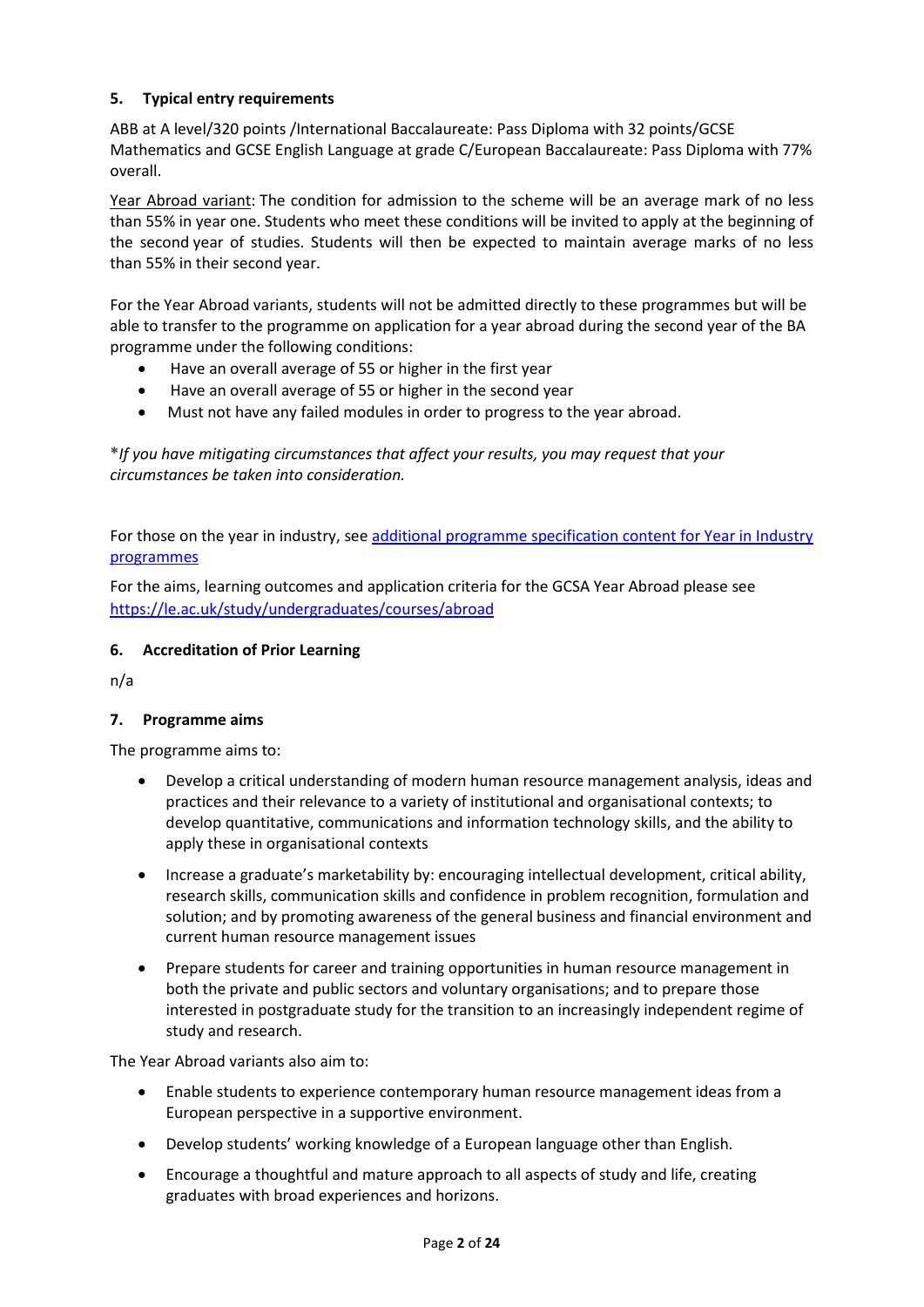• Enhance employability of graduates by their knowledge of other contexts of human resource management education, foreign languages and different business cultures.

For those on the year in industry, se[e additional programme specification content for Year in](https://www2.le.ac.uk/offices/sas2/courses/documentation/undergraduate-programme-specification-content-for-year-in-industry-programme-variants)  [Industry programmes](https://www2.le.ac.uk/offices/sas2/courses/documentation/undergraduate-programme-specification-content-for-year-in-industry-programme-variants)

#### **8. Reference points used to inform the programme specification**

- QAA Benchmarking Statement
- Framework for Higher Education Qualifications (FHEQ)
- UK Quality Code for Higher Education
- University Learnin[g Strategy](https://www2.le.ac.uk/offices/sas2/quality/learnteach)
- [University Assessment Strategy](https://www2.le.ac.uk/offices/sas2/quality/learnteach)
- University of Leicester Periodic Developmental Review Report
- External Examiners' reports (annual)
- United Nations Education for Sustainable Development Goals
- Student Destinations Data

#### **9. Programme Outcomes**

Unless otherwise stated, programme outcomes apply to all awards specified in 1. Programme title(s).

#### **Discipline specific knowledge and competencies**

i) Mastery of an appropriate body of knowledge

| <b>Intended Learning</b>                             | <b>Teaching and Learning Methods</b>                         | <b>How Demonstrated?</b>                      |
|------------------------------------------------------|--------------------------------------------------------------|-----------------------------------------------|
| <b>Outcomes</b>                                      |                                                              |                                               |
| Demonstrate mastery of                               | Lectures, seminars, exercises                                | Essay assignments examinations,               |
| management as a field of<br>study and of the body of | (including computer-based),<br>group work, directed reading, | oral presentations. dissertation<br>research. |
| knowledge associated with                            | independent study and final year                             |                                               |
| the range of subjects that it                        | dissertation.                                                |                                               |
| encompasses.                                         |                                                              |                                               |

#### ii) Understanding and application of key concepts and techniques

| <b>Intended Learning</b><br><b>Outcomes</b>                                                                                                                             | <b>Teaching and Learning Methods</b>                                                                                                               | <b>How Demonstrated?</b>                                                                                                                |
|-------------------------------------------------------------------------------------------------------------------------------------------------------------------------|----------------------------------------------------------------------------------------------------------------------------------------------------|-----------------------------------------------------------------------------------------------------------------------------------------|
| Demonstrate understanding<br>of principles and concepts,<br>and their limitations, of<br>human resource<br>management across the<br>range of relevant subject<br>areas. | Lectures, seminars, exercises<br>(including computer-based),<br>group work, directed reading,<br>independent study and final year<br>dissertation. | Essay assignments and<br>examinations. Oral presentations.<br>Problem-based exercises and<br>case study work.<br>Dissertation research. |
| Ability to engage in critical<br>debates on contemporary<br>issues.                                                                                                     | Lectures, seminars, exercises<br>(including computer-based),<br>group work, directed reading,<br>independent study and final year<br>dissertation. | Essay assignments and<br>examinations. Oral presentations.<br>Problem-based exercises and<br>case study work.<br>Dissertation research. |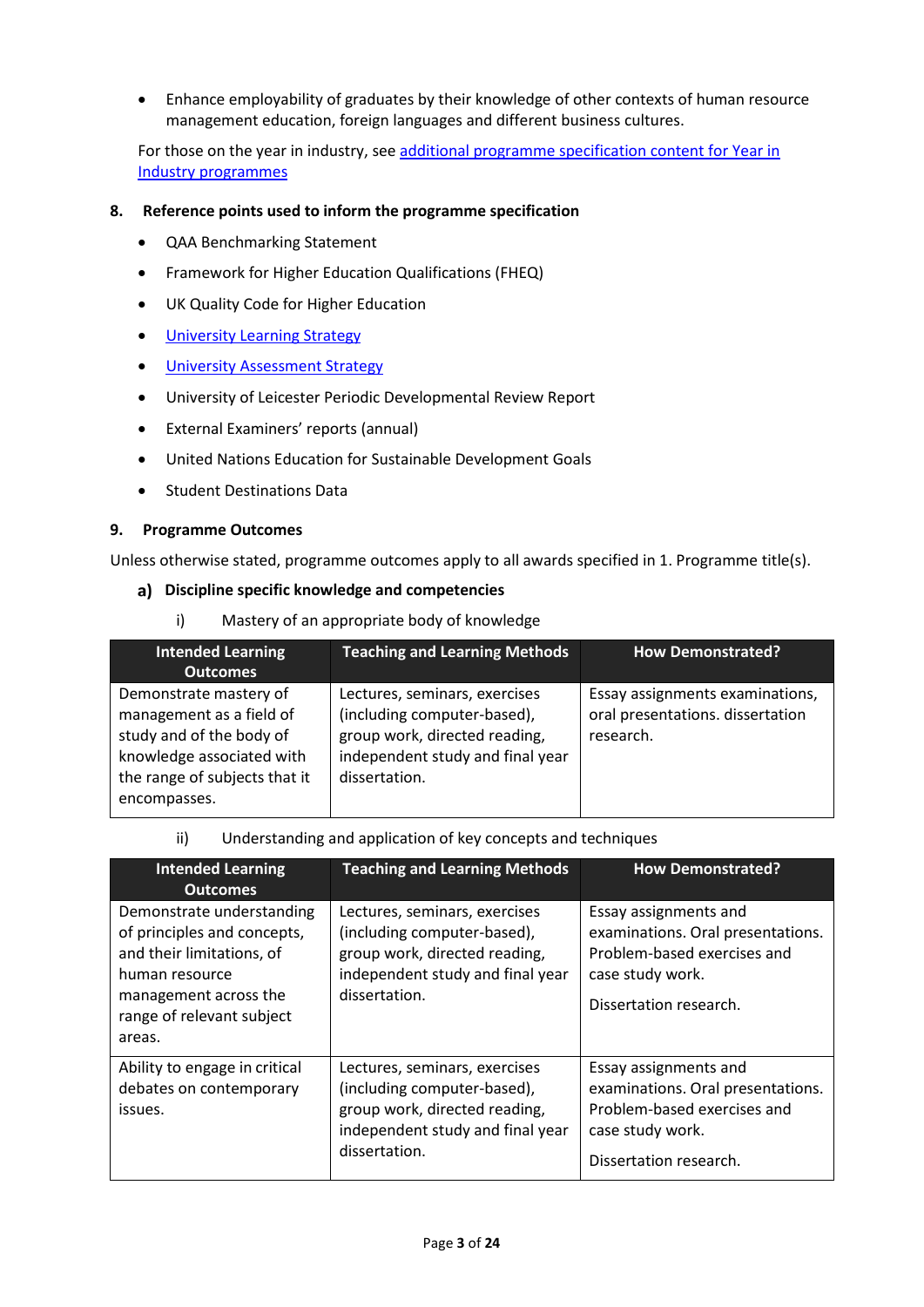| <b>Intended Learning</b><br><b>Outcomes</b>                                                                 | <b>Teaching and Learning Methods</b>                                                                                              | <b>How Demonstrated?</b>                                                                                                                                                                                                              |
|-------------------------------------------------------------------------------------------------------------|-----------------------------------------------------------------------------------------------------------------------------------|---------------------------------------------------------------------------------------------------------------------------------------------------------------------------------------------------------------------------------------|
| Demonstrate the ability in to<br>apply concepts and theories<br>to clearly identified research<br>problems. | Lectures, seminars, exercises<br>(including computer-based),<br>group work, directed reading,<br>independent study and final year | Essay assignments and<br>examinations. Oral presentations.<br>Problem-based exercises and<br>case study work.                                                                                                                         |
|                                                                                                             | dissertation.                                                                                                                     | Dissertation research.                                                                                                                                                                                                                |
| Real world application of<br>theory and concepts to<br>practice.                                            | Year in Industry<br>Practical workshops,<br>demonstrations, interactive case<br>based exercises, projects                         | Completion of employer led<br>project, based on creating<br>solutions for real life<br>organisational problems.                                                                                                                       |
|                                                                                                             |                                                                                                                                   | Formative feedback from the<br>employer, regarding the<br>effectiveness of the solution,<br>based on the application of<br>theory to practice.                                                                                        |
|                                                                                                             |                                                                                                                                   | Completion of a reflective<br>learning portfolio of<br>demonstrated HR practitioner<br>skills, in line with the CIPD<br>accredited programme mapping<br>(Associate level).                                                            |
|                                                                                                             |                                                                                                                                   | Completion of a reflective<br>learning portfolio based on the<br>Chartered Institute for Personnel<br>and Development's core<br>behaviour standards (for<br>accredited programme mapping -<br>Associate level).                       |
|                                                                                                             |                                                                                                                                   | Year in Industry                                                                                                                                                                                                                      |
|                                                                                                             |                                                                                                                                   | Completion of weekly learning<br>log recording skills development,<br>major achievements, key areas of<br>work, learning points and<br>challenges overcome.                                                                           |
|                                                                                                             |                                                                                                                                   | 2500 word reflective essay which<br>is formally assessed on pass or<br>fail basis. This assesses the depth<br>of reflection, review of skill<br>development and areas of<br>strength, links between practice,<br>theory and concepts. |
|                                                                                                             |                                                                                                                                   | Formative feedback via Personal<br>Tutor at 4 points during the year.                                                                                                                                                                 |
|                                                                                                             |                                                                                                                                   | Formative feedback from<br>employer regarding reflection on<br>skills development, areas of<br>strength and weakness and<br>contribution to the workplace.                                                                            |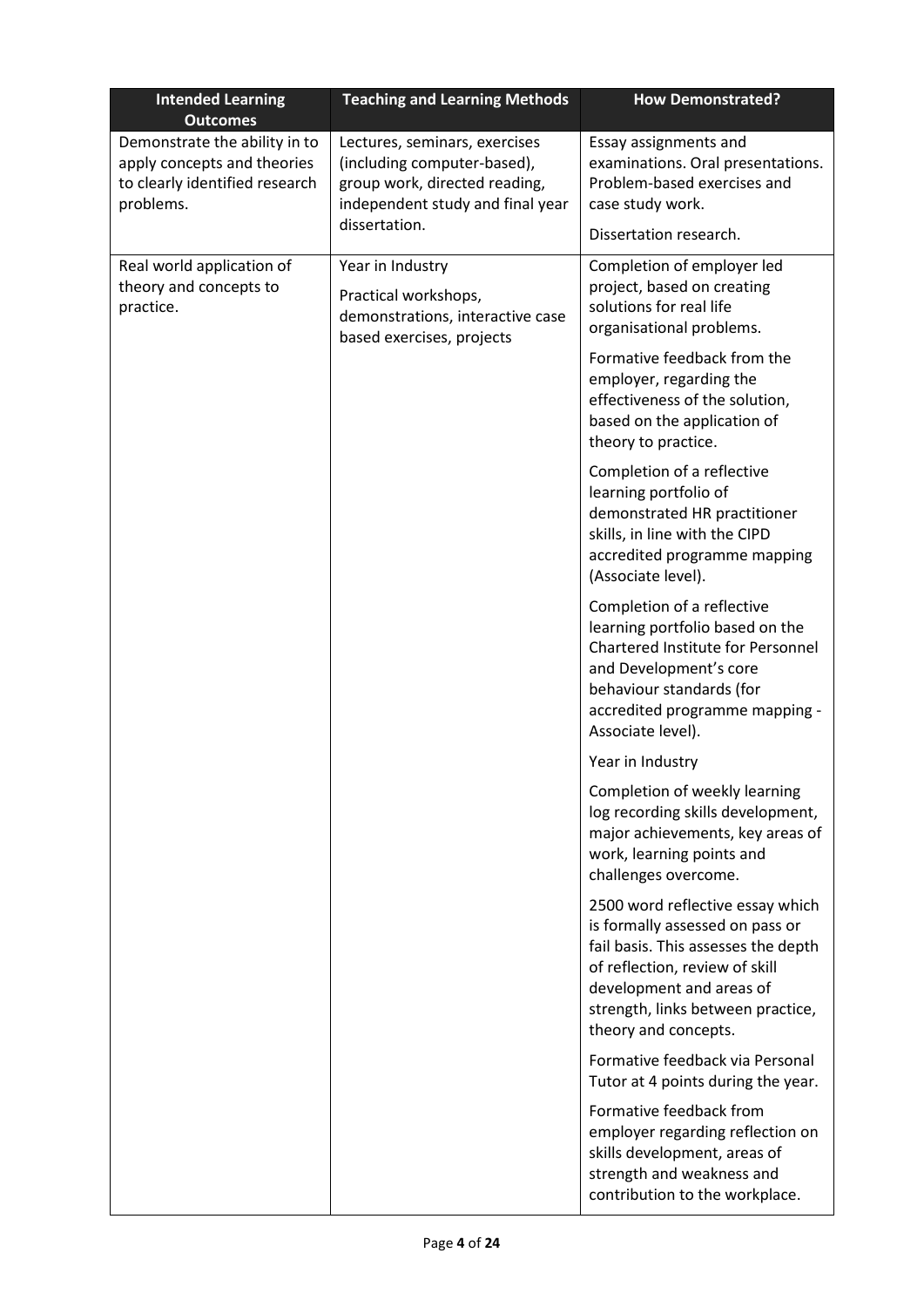iii) Critical analysis of key issues

| <b>Intended Learning</b><br><b>Outcomes</b>                                                                                                                  | <b>Teaching and Learning Methods</b>                                                                                                               | <b>How Demonstrated?</b>                                                                                                                                                                                                              |
|--------------------------------------------------------------------------------------------------------------------------------------------------------------|----------------------------------------------------------------------------------------------------------------------------------------------------|---------------------------------------------------------------------------------------------------------------------------------------------------------------------------------------------------------------------------------------|
| Ability to apply<br>understanding of concepts<br>and techniques with<br>independence, rigour and<br>reflexivity.                                             | Lectures, seminars, exercises<br>(including computer-based),<br>group work, directed reading,<br>independent study and final year<br>dissertation. | Essay assignments and<br>examinations. Oral presentations.<br>Dissertation research.                                                                                                                                                  |
| Ability to understand<br>contextual influences on the<br>generation and application<br>of human resource<br>management concepts and<br>techniques over time. | Lectures, seminars, exercises<br>(including computer-based),<br>group work, directed reading,<br>independent study and final year<br>dissertation. | Essay assignments and<br>examinations. Oral presentations.<br>Dissertation research.                                                                                                                                                  |
| Ability to reflect critically<br>upon the nature of human<br>resource management as a<br>discipline.                                                         | Lectures, seminars, exercises<br>(including computer-based),<br>group work, directed reading,<br>independent study and final year<br>dissertation. | Essay assignments and<br>examinations. Oral presentations.<br>Dissertation research.                                                                                                                                                  |
| Critical analysis of the                                                                                                                                     | Year in Industry Year                                                                                                                              |                                                                                                                                                                                                                                       |
| relevant issues in practice                                                                                                                                  | Practical workshops, interactive<br>case based exercises, projects                                                                                 | Completion of employer led<br>project, based on creating<br>solutions for real life<br>organisational problems.                                                                                                                       |
|                                                                                                                                                              |                                                                                                                                                    | Organisation based assignments                                                                                                                                                                                                        |
|                                                                                                                                                              |                                                                                                                                                    | Year in Industry                                                                                                                                                                                                                      |
|                                                                                                                                                              |                                                                                                                                                    | Completion of weekly learning<br>log recording skills development,<br>major achievements, key areas of<br>work, learning points and<br>challenges overcome.                                                                           |
|                                                                                                                                                              |                                                                                                                                                    | 2500 word reflective essay which<br>is formally assessed on pass or<br>fail basis. This assesses the depth<br>of reflection, review of skill<br>development and areas of<br>strength, links between practice,<br>theory and concepts. |
|                                                                                                                                                              |                                                                                                                                                    | Formative feedback via Personal<br>Tutor at 4 points during the year.                                                                                                                                                                 |
|                                                                                                                                                              |                                                                                                                                                    | Formative feedback from<br>employer regarding reflection on<br>skills development, areas of<br>strength and weakness and<br>contribution to the workplace.                                                                            |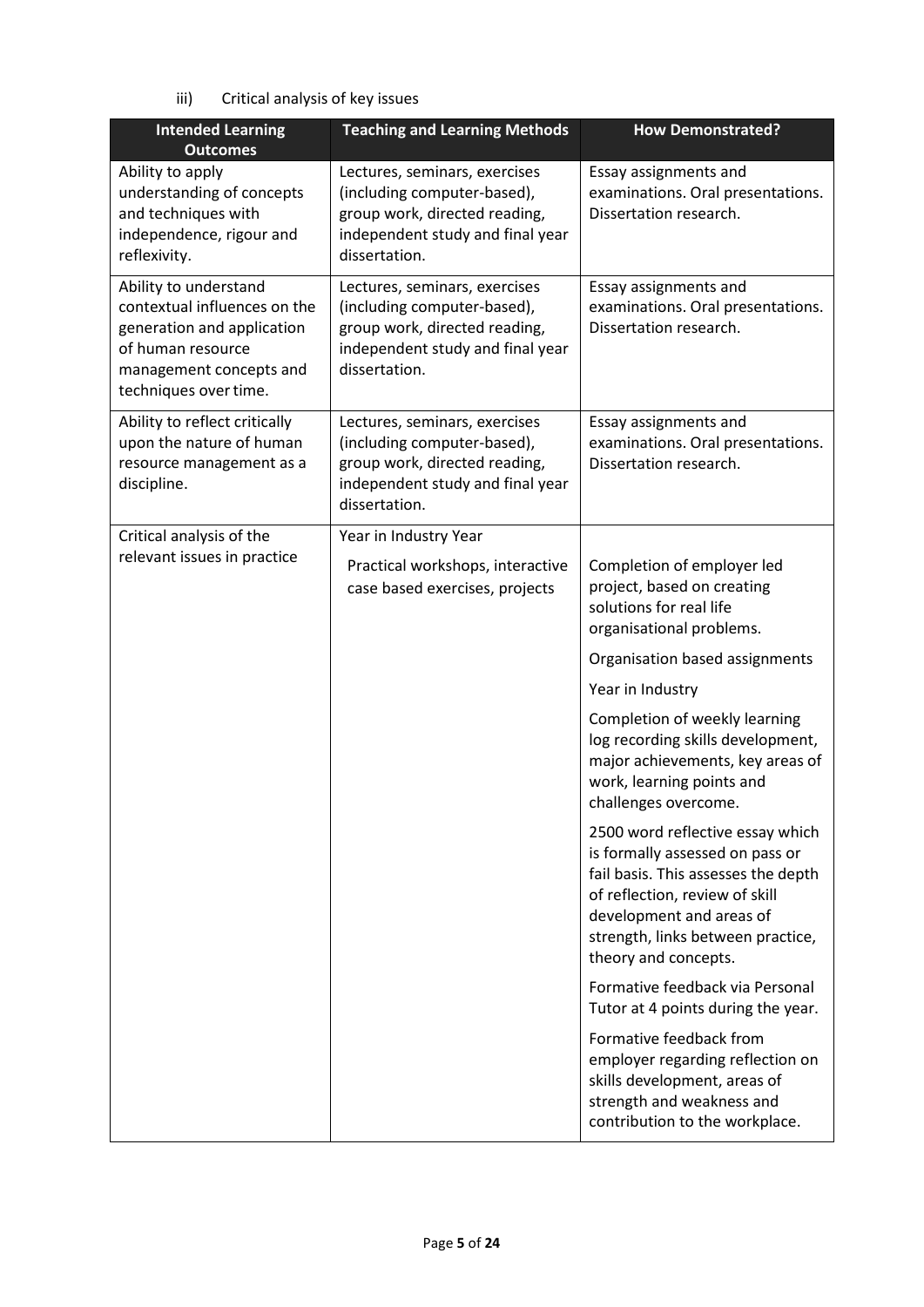iv) Clear and concise presentation of material

| <b>Intended Learning</b><br><b>Outcomes</b>                                                                                            | <b>Teaching and Learning Methods</b>                                                                                                               | <b>How Demonstrated?</b>                                                                                                                                                                                                              |
|----------------------------------------------------------------------------------------------------------------------------------------|----------------------------------------------------------------------------------------------------------------------------------------------------|---------------------------------------------------------------------------------------------------------------------------------------------------------------------------------------------------------------------------------------|
| Ability to use a variety of<br>written and oral formats to<br>present issues and<br>arguments related to human<br>resource management. | Lectures, seminars, exercises<br>(including computer-based),<br>group work, directed reading,<br>independent study and final year<br>dissertation. | Essay assignments and<br>examinations. Oral presentations.<br>Dissertation research.                                                                                                                                                  |
| Ability to organise and<br>present material in a way<br>that is appropriate to the<br>medium being used.                               | Lectures, seminars, exercises<br>(including computer-based),<br>group work, directed reading,<br>independent study and final year<br>dissertation. | Essay assignments and<br>examinations. Oral presentations.<br>Dissertation research.                                                                                                                                                  |
| Ability to distinguish<br>between relevant and non-<br>relevant material.                                                              | Lectures, seminars, exercises<br>(including computer-based),<br>group work, directed reading,<br>independent study and final year<br>dissertation. | Essay assignments and<br>examinations. Oral presentations.<br>Dissertation research.                                                                                                                                                  |
| Presentation both orally and<br>in writing to colleagues and<br>managers, meeting<br>appropriate professional                          | Year in Industry<br>Practical workshops,<br>demonstrations, projects                                                                               | Completion of employer led<br>project, based on creating<br>solutions for real life<br>organisational problems.                                                                                                                       |
| standards including<br>structure, reflective content,<br>clarity, succinctness and<br>comprehensive response to<br>questions.          |                                                                                                                                                    | Formative feedback from the<br>employer, regarding the<br>effectiveness of the solution,<br>based on the application of<br>theory to practice.                                                                                        |
|                                                                                                                                        |                                                                                                                                                    | Year in Industry:                                                                                                                                                                                                                     |
|                                                                                                                                        |                                                                                                                                                    | Completion of weekly learning<br>log recording skills development,<br>major achievements, key areas of<br>work, learning points and<br>challenges overcome.                                                                           |
|                                                                                                                                        |                                                                                                                                                    | 2500 word reflective essay which<br>is formally assessed on pass or<br>fail basis. This assesses the depth<br>of reflection, review of skill<br>development and areas of<br>strength, links between practice,<br>theory and concepts. |
|                                                                                                                                        |                                                                                                                                                    | Formative feedback via Personal<br>Tutor at 4 points during the year.                                                                                                                                                                 |
|                                                                                                                                        |                                                                                                                                                    | Formative feedback from<br>employer regarding reflection on<br>skills development, areas of<br>strength and weakness and<br>contribution to the workplace.                                                                            |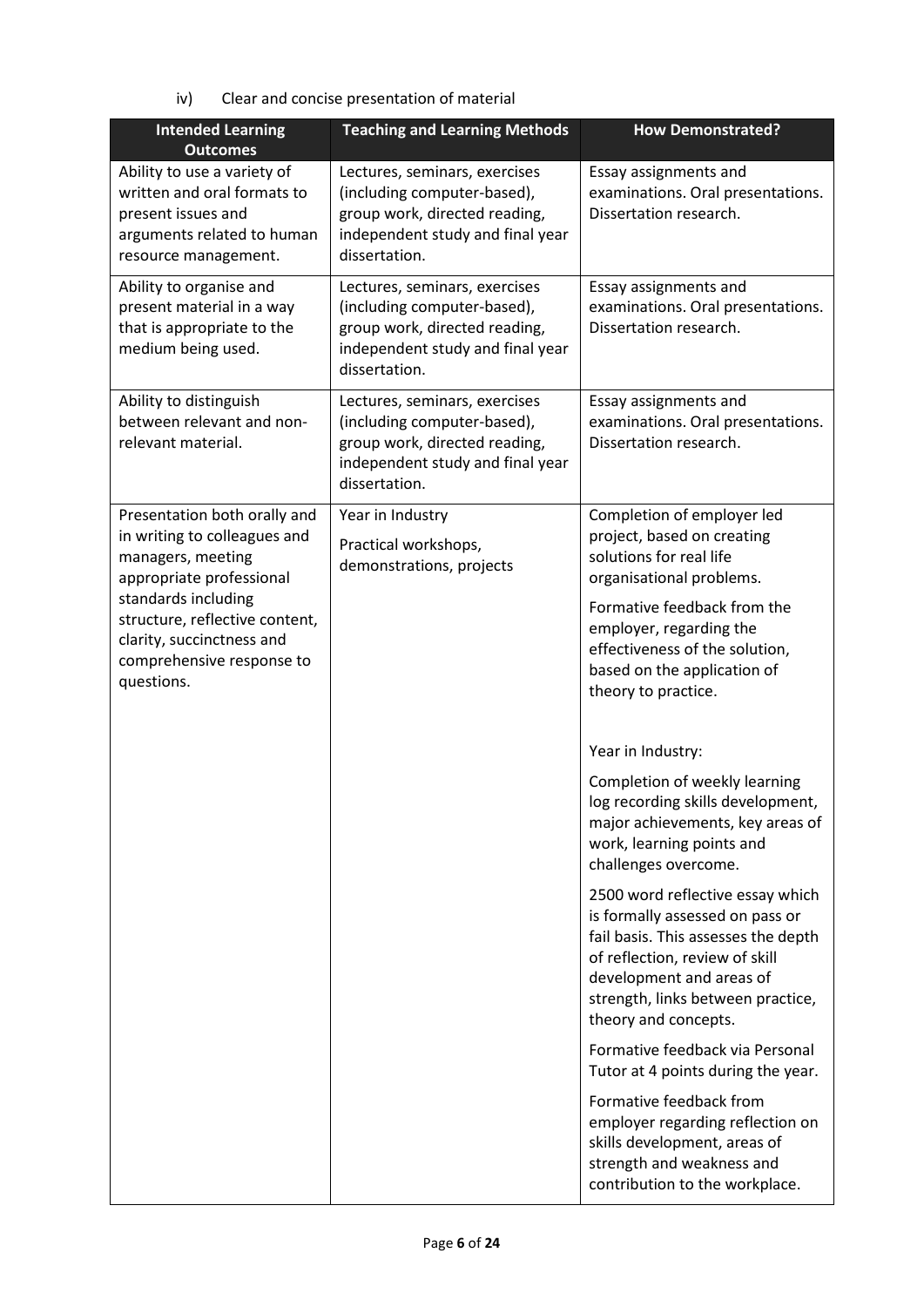v) Critical appraisal of evidence with appropriate insight

| <b>Intended Learning</b><br><b>Outcomes</b>                                                                                                                   | <b>Teaching and Learning Methods</b>                                                                                                               | <b>How Demonstrated?</b>              |
|---------------------------------------------------------------------------------------------------------------------------------------------------------------|----------------------------------------------------------------------------------------------------------------------------------------------------|---------------------------------------|
| Ability to read, analyse and<br>reflect critically upon<br>management/organisation<br>texts and other source<br>materials, both theoretical<br>and empirical. | Lectures, seminars, exercises<br>(including computer-based),<br>group work, directed reading,<br>independent study and final year<br>dissertation. | Essay assignments and<br>examinations |
| Ability to undertake<br>independent research,<br>involving the formulating of<br>appropriate questions and<br>the use of evidence.                            | Lectures, seminars, exercises<br>(including computer-based),<br>group work, directed reading,<br>independent study and final year<br>dissertation. | Essay assignments and<br>examinations |

## vi) Other discipline specific competencies

| <b>Intended Learning</b><br><b>Outcomes</b>                                                                                                | <b>Teaching and Learning Methods</b> | <b>How Demonstrated?</b> |
|--------------------------------------------------------------------------------------------------------------------------------------------|--------------------------------------|--------------------------|
| Ability to design, undertake<br>and present an independent<br>piece of work focused on a<br>particular human resource<br>management issue. | Final year dissertation.             | Dissertation research.   |

# **b)** Transferable skills

## i) Oral communication

| <b>Intended Learning</b><br><b>Outcomes</b>                                                      | <b>Teaching and Learning Methods</b>                                             | <b>How Demonstrated?</b> |
|--------------------------------------------------------------------------------------------------|----------------------------------------------------------------------------------|--------------------------|
| Ability to make oral<br>presentations and to<br>respond effectively to<br>questioning.           | Seminars, group problem-solving<br>exercises, case studies and<br>presentations. | Oral presentations.      |
| Ability to participate<br>effectively in group<br>discussions with other<br>students and tutors. | Seminars, group problem-solving<br>exercises, case studies and<br>presentations. | Oral presentations.      |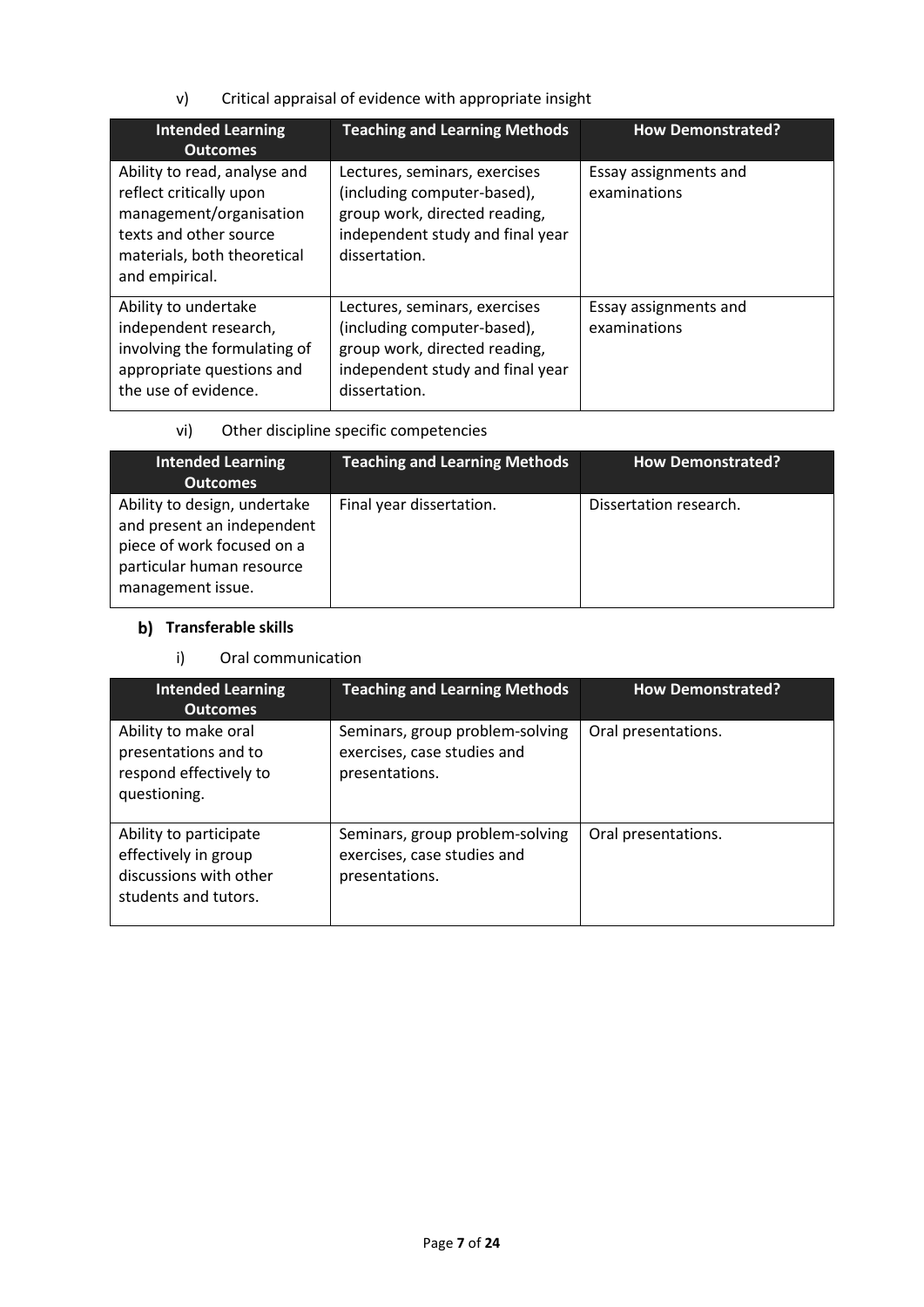| <b>Intended Learning</b><br><b>Outcomes</b>                                                              | <b>Teaching and Learning Methods</b> | <b>How Demonstrated?</b>                                                                                                                                                                                                              |
|----------------------------------------------------------------------------------------------------------|--------------------------------------|---------------------------------------------------------------------------------------------------------------------------------------------------------------------------------------------------------------------------------------|
| Ability to make oral<br>presentations and to<br>respond effectively to<br>questioning during PY.         | Year in Industry Year only           | Completion of weekly learning<br>log recording skills development,<br>major achievements, key areas of<br>work, learning points and<br>challenges overcome.                                                                           |
|                                                                                                          |                                      | 2500 word reflective essay which<br>is formally assessed on pass or<br>fail basis. This assesses the depth<br>of reflection, review of skill<br>development and areas of<br>strength, links between practice,<br>theory and concepts. |
|                                                                                                          |                                      | Formative feedback via Personal<br>Tutor at 4 points during the year.                                                                                                                                                                 |
|                                                                                                          |                                      | Formative feedback from<br>employer regarding reflection on<br>skills development, areas of<br>strength and weakness and<br>contribution to the workplace.                                                                            |
| Ability to participate<br>effectively in group<br>discussions with managers<br>and colleagues during PY. | Year in Industry Year only           | Completion of weekly learning<br>log recording skills development,<br>major achievements, key areas of<br>work, learning points and<br>challenges overcome.                                                                           |
|                                                                                                          |                                      | 2500 word reflective essay which<br>is formally assessed on pass or<br>fail basis. This assesses the depth<br>of reflection, review of skill<br>development and areas of<br>strength, links between practice,<br>theory and concepts. |
|                                                                                                          |                                      | Formative feedback via Personal<br>Tutor at 4 points during the year.                                                                                                                                                                 |
|                                                                                                          |                                      | Formative feedback from<br>employer regarding reflection on<br>skills development, areas of<br>strength and weakness and<br>contribution to the workplace.                                                                            |

# ii) Written communication

| <b>Intended Learning</b><br><b>Outcomes</b>                                                          | <b>Teaching and Learning Methods</b> | <b>How Demonstrated?</b>                                      |
|------------------------------------------------------------------------------------------------------|--------------------------------------|---------------------------------------------------------------|
| Ability to use language in a<br>written format in a manner<br>appropriate for academic<br>audiences. | Seminars, independent research.      | Essay assignments, examinations<br>and dissertation research. |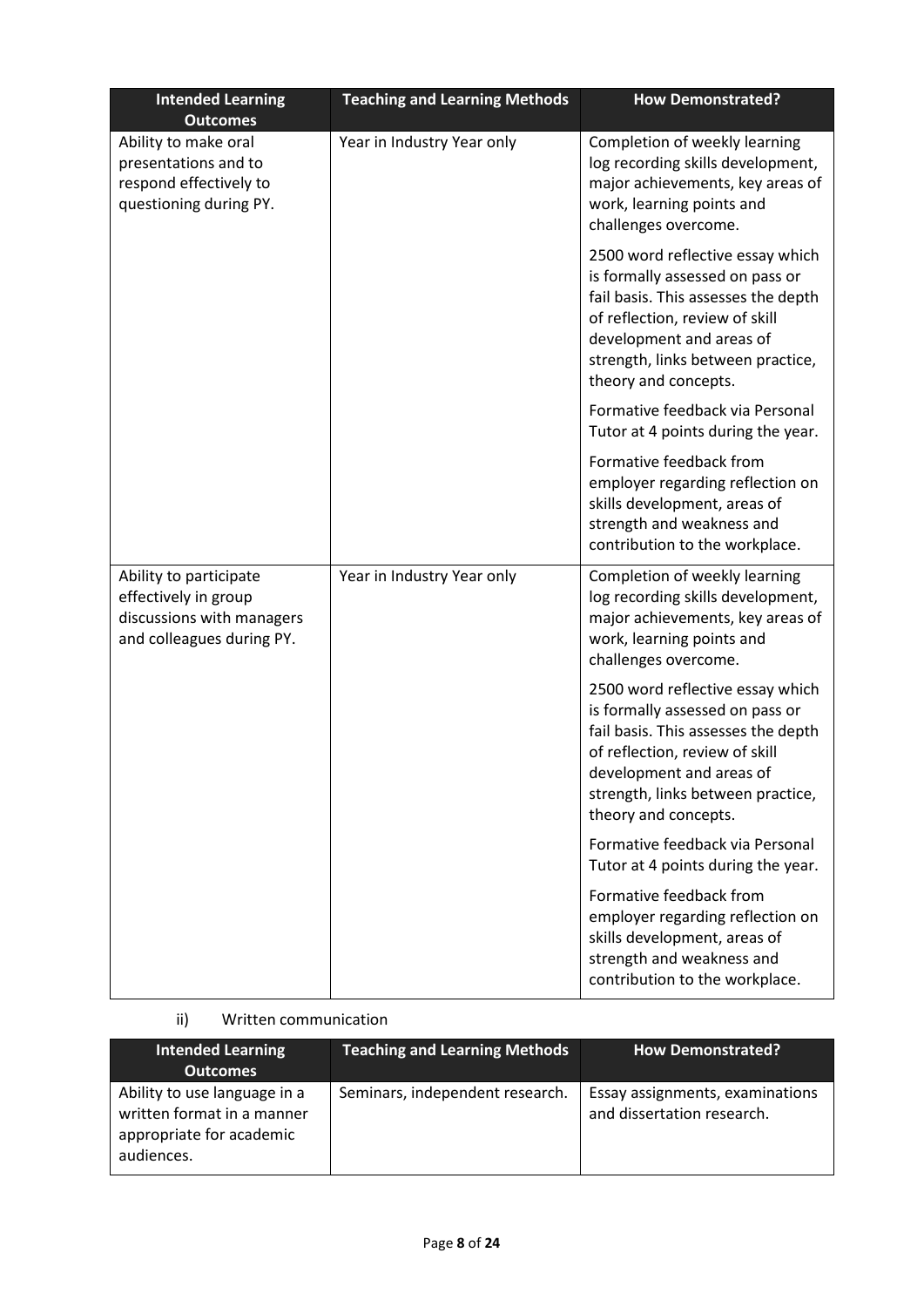| <b>Intended Learning</b><br><b>Outcomes</b>                                                                                 | <b>Teaching and Learning Methods</b> | <b>How Demonstrated?</b>                                                                                                                                                                                                              |
|-----------------------------------------------------------------------------------------------------------------------------|--------------------------------------|---------------------------------------------------------------------------------------------------------------------------------------------------------------------------------------------------------------------------------------|
| Ability to be clear, fluent and<br>coherent in written<br>expression of human<br>resource management issues<br>and debates. | Seminars, independent research.      | Essay assignments, examinations<br>and dissertation research.                                                                                                                                                                         |
| Ability to use language in a<br>written format in a manner<br>appropriate for professional<br>audiences during PY.          | Year in Industry Year only           | Completion of weekly learning<br>log recording skills development,<br>major achievements, key areas of<br>work, learning points and<br>challenges overcome.                                                                           |
|                                                                                                                             |                                      | 2500 word reflective essay which<br>is formally assessed on pass or<br>fail basis. This assesses the depth<br>of reflection, review of skill<br>development and areas of<br>strength, links between practice,<br>theory and concepts. |
|                                                                                                                             |                                      | Formative feedback via Personal<br>Tutor at 4 points during the year.                                                                                                                                                                 |
|                                                                                                                             |                                      | Formative feedback from<br>employer regarding reflection on<br>skills development, areas of<br>strength and weakness and<br>contribution to the workplace.                                                                            |
| Ability to be clear, fluent and<br>coherent in written<br>expression in a professional<br>context during PY.                | Year in Industry Year only           | Completion of weekly learning<br>log recording skills development,<br>major achievements, key areas of<br>work, learning points and<br>challenges overcome.                                                                           |
|                                                                                                                             |                                      | 2500 word reflective essay which<br>is formally assessed on pass or<br>fail basis. This assesses the depth<br>of reflection, review of skill<br>development and areas of<br>strength, links between practice,<br>theory and concepts. |
|                                                                                                                             |                                      | Formative feedback via Personal<br>Tutor at 4 points during the year.                                                                                                                                                                 |
|                                                                                                                             |                                      | Formative feedback from<br>employer regarding reflection on<br>skills development, areas of<br>strength and weakness and<br>contribution to the workplace.                                                                            |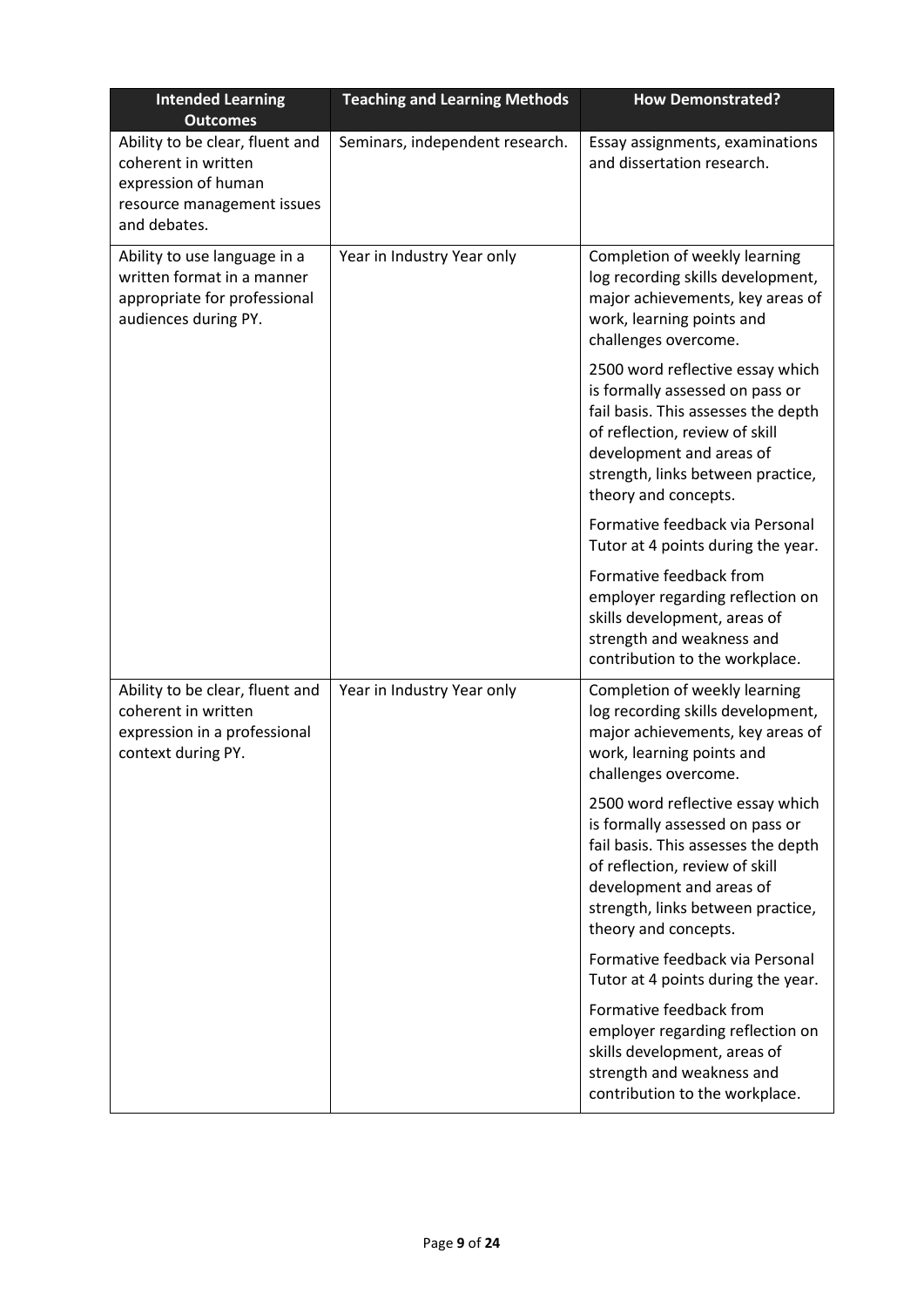## iii) Information technology

| <b>Intended Learning</b><br><b>Outcomes</b>                                                                                                                                            | <b>Teaching and Learning Methods</b>                                 | <b>How Demonstrated?</b>                                                |
|----------------------------------------------------------------------------------------------------------------------------------------------------------------------------------------|----------------------------------------------------------------------|-------------------------------------------------------------------------|
| Ability to source, analyse and<br>present materials clearly and<br>effectively using appropriate<br>IT resources, including but<br>not limited to Blackboard,<br>search databases, etc | Lectures, practical classes, group<br>work and independent research. | Oral presentations, essay<br>assignments, and dissertation<br>research. |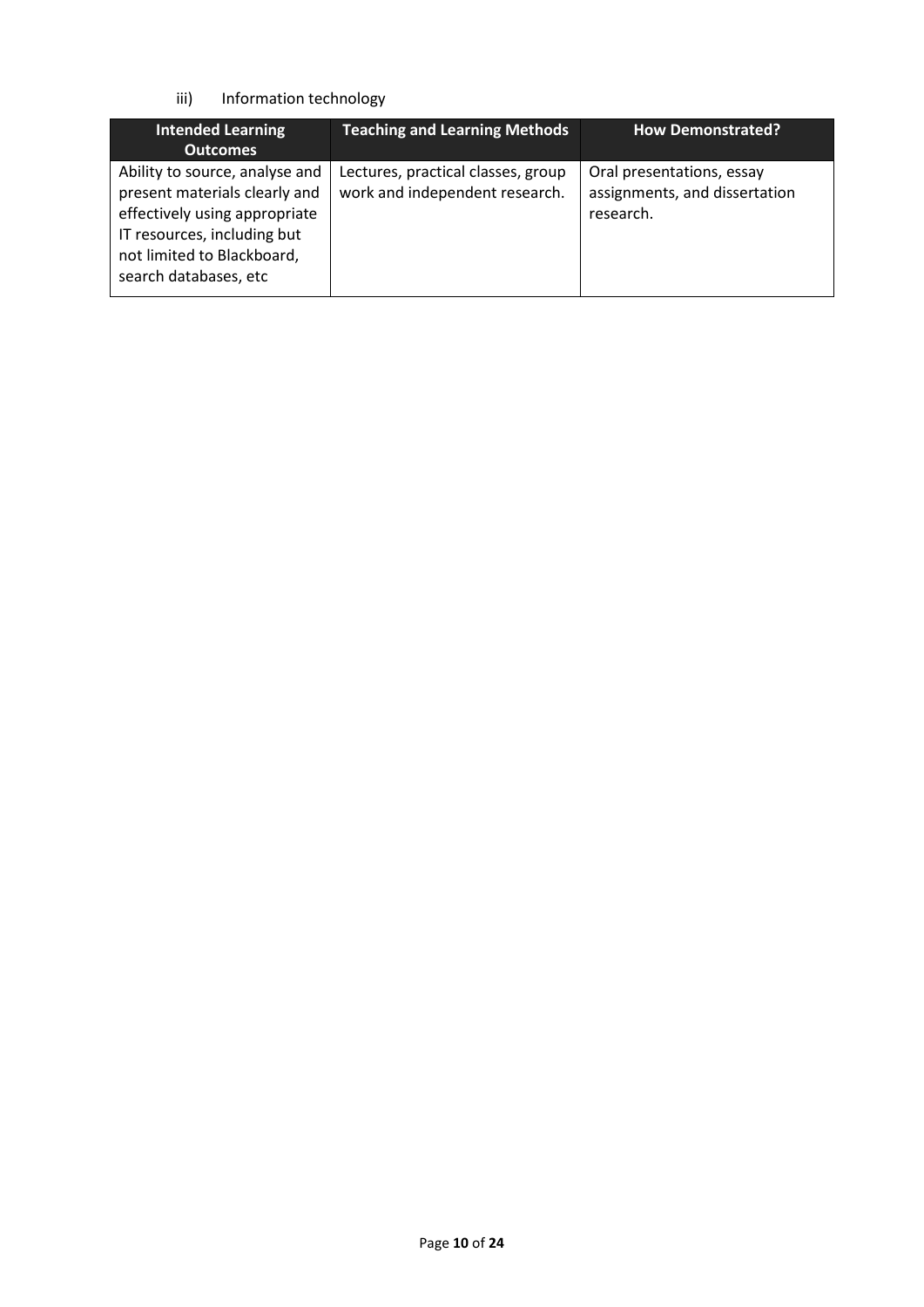| <b>Intended Learning</b><br><b>Outcomes</b>                                                                                        | <b>Teaching and Learning Methods</b>                                                                      | <b>How Demonstrated?</b>                                                                                                                                                                                                              |  |
|------------------------------------------------------------------------------------------------------------------------------------|-----------------------------------------------------------------------------------------------------------|---------------------------------------------------------------------------------------------------------------------------------------------------------------------------------------------------------------------------------------|--|
| Ability to source, analyse and<br>present materials clearly and<br>effectively using appropriate<br>IT resources in a professional | Year in Industry<br>Practical workshops,<br>demonstrations, interactive case<br>based exercises, projects | Completion of employer led<br>project, based on creating<br>solutions for real life<br>organisational problems.                                                                                                                       |  |
| context.                                                                                                                           |                                                                                                           | Formative feedback from the<br>employer, regarding the<br>effectiveness of the solution,<br>based on the application of<br>theory to practice.                                                                                        |  |
|                                                                                                                                    |                                                                                                           | Completion of a reflective<br>learning portfolio of<br>demonstrated HR practitioner<br>skills, in line with the CIPD<br>accredited programme mapping<br>(Associate level).                                                            |  |
|                                                                                                                                    |                                                                                                           | Completion of a reflective<br>learning portfolio based on the<br><b>Chartered Institute for Personnel</b><br>and Development's core<br>behaviour standards (for<br>accredited programme mapping -<br>Associate level).                |  |
|                                                                                                                                    |                                                                                                           | Year in Industry:                                                                                                                                                                                                                     |  |
|                                                                                                                                    |                                                                                                           | Completion of weekly learning<br>log recording skills development,<br>major achievements, key areas of<br>work, learning points and<br>challenges overcome.                                                                           |  |
|                                                                                                                                    |                                                                                                           | 2500 word reflective essay which<br>is formally assessed on pass or<br>fail basis. This assesses the depth<br>of reflection, review of skill<br>development and areas of<br>strength, links between practice,<br>theory and concepts. |  |
|                                                                                                                                    |                                                                                                           | Formative feedback via Personal<br>Tutor at 4 points during the year.                                                                                                                                                                 |  |
|                                                                                                                                    |                                                                                                           | Formative feedback from<br>employer regarding reflection on<br>skills development, areas of<br>strength and weakness and<br>contribution to the workplace.                                                                            |  |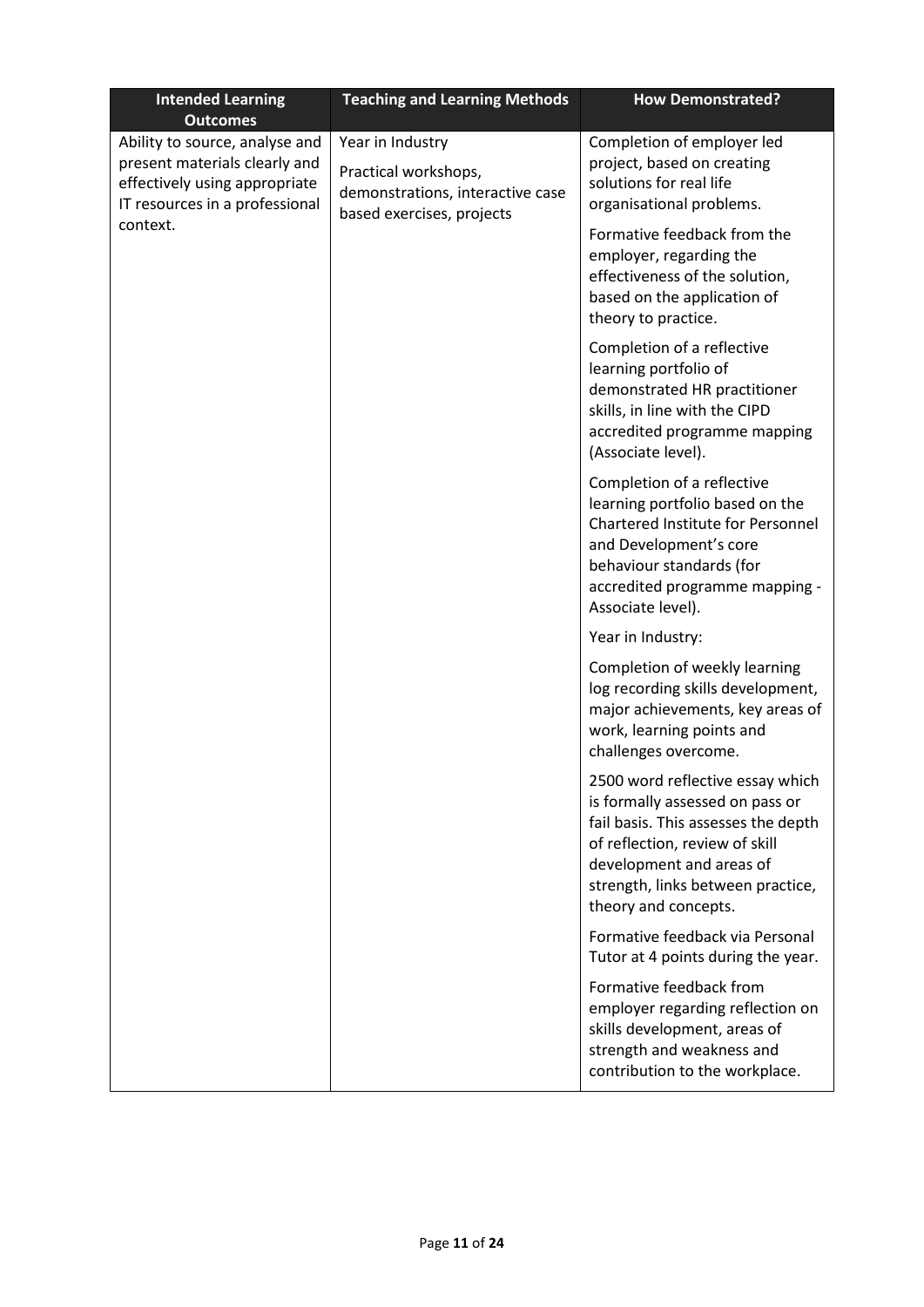iv) Numeracy

| <b>Intended Learning</b><br><b>Outcomes</b>                                                                           | <b>Teaching and Learning Methods</b>                                                                      | <b>How Demonstrated?</b>                                                                                                                                                                                                              |
|-----------------------------------------------------------------------------------------------------------------------|-----------------------------------------------------------------------------------------------------------|---------------------------------------------------------------------------------------------------------------------------------------------------------------------------------------------------------------------------------------|
| Ability to construct, analyse<br>and interpret quantitative<br>data including accounts, in<br>an academic context.    | Lectures, practical classes, group<br>work and independent research.                                      | Oral presentations, essay<br>assignments, and dissertation<br>research.                                                                                                                                                               |
| Ability to construct, analyse<br>and interpret quantitative<br>data including accounts, in a<br>professional context. | Year in Industry<br>Practical workshops,<br>demonstrations, interactive case<br>based exercises, projects | Completion of employer led<br>project, based on creating<br>solutions for real life<br>organisational problems.                                                                                                                       |
|                                                                                                                       |                                                                                                           | Formative feedback from the<br>employer, regarding the<br>effectiveness of the solution,<br>based on the application of<br>theory to practice.                                                                                        |
|                                                                                                                       |                                                                                                           | Year in Industry:                                                                                                                                                                                                                     |
|                                                                                                                       |                                                                                                           | Completion of weekly learning<br>log recording skills development,<br>major achievements, key areas of<br>work, learning points and<br>challenges overcome.                                                                           |
|                                                                                                                       |                                                                                                           | 2500 word reflective essay which<br>is formally assessed on pass or<br>fail basis. This assesses the depth<br>of reflection, review of skill<br>development and areas of<br>strength, links between practice,<br>theory and concepts. |
|                                                                                                                       |                                                                                                           | Formative feedback via Personal<br>Tutor at 4 points during the year.                                                                                                                                                                 |
|                                                                                                                       |                                                                                                           | Formative feedback from<br>employer regarding reflection on<br>skills development, areas of<br>strength and weakness and<br>contribution to the workplace.                                                                            |

# v) Team working

| <b>Intended Learning</b><br><b>Outcomes</b>                                             | <b>Teaching and Learning Methods</b>                                                                           | <b>How Demonstrated?</b> |
|-----------------------------------------------------------------------------------------|----------------------------------------------------------------------------------------------------------------|--------------------------|
| Ability to work<br>collaboratively, effectively<br>and responsibly in groups.           | Tutorials, group problem-solving<br>exercises, case studies and<br>presentations. Self-directed<br>group work. | Group assignments.       |
| Ability to know how and<br>when to draw on the<br>knowledge and expertise of<br>others. | Tutorials, group problem-solving<br>exercises, case studies and<br>presentations. Self-directed<br>group work. | Group assignments.       |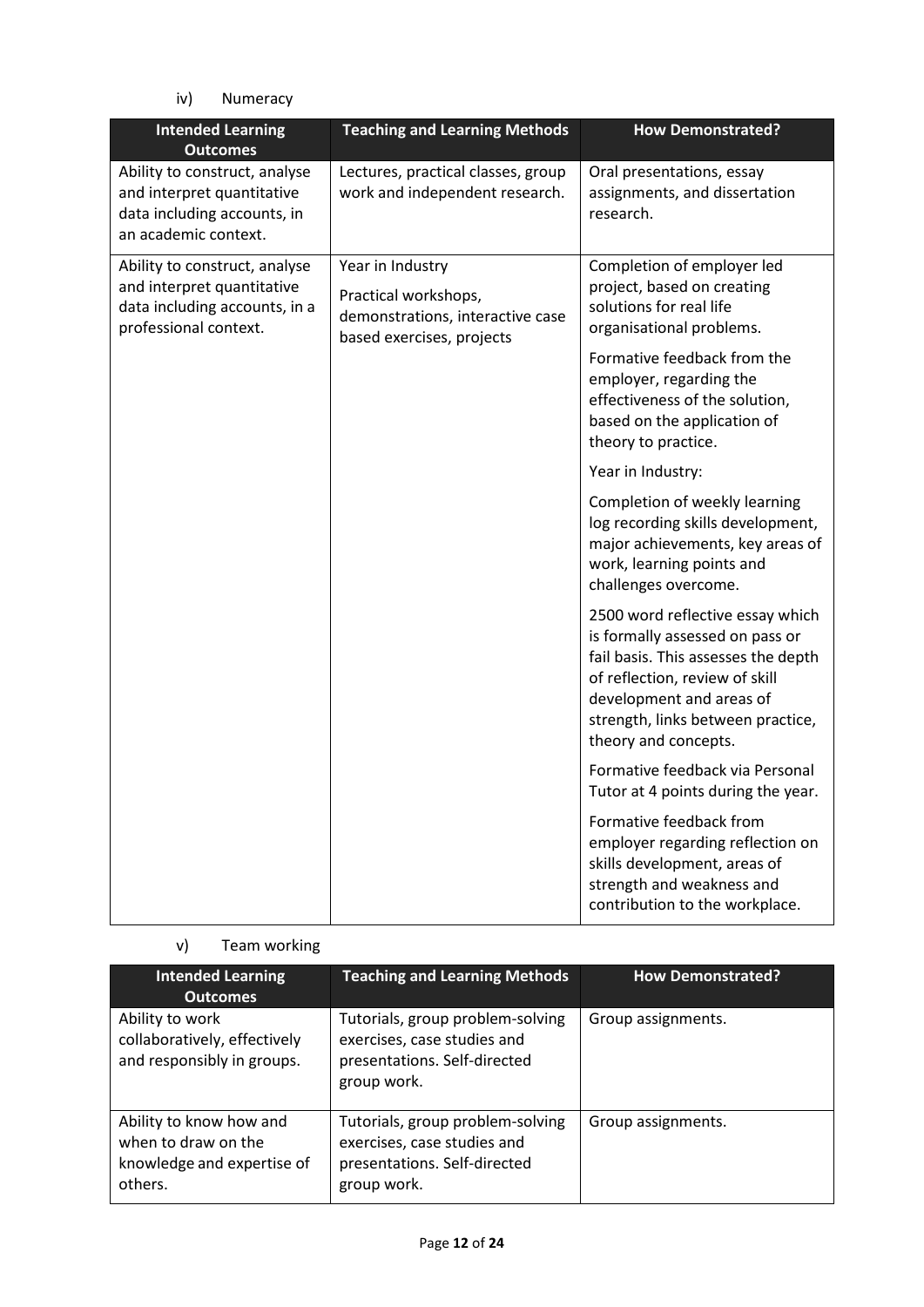| <b>Intended Learning</b><br><b>Outcomes</b>                                                           | <b>Teaching and Learning Methods</b>                                                                           | <b>How Demonstrated?</b>                                                                                                                                                                                                              |
|-------------------------------------------------------------------------------------------------------|----------------------------------------------------------------------------------------------------------------|---------------------------------------------------------------------------------------------------------------------------------------------------------------------------------------------------------------------------------------|
| Ability to contribute and<br>comment on ideas when<br>involved in group work.                         | Tutorials, group problem-solving<br>exercises, case studies and<br>presentations. Self-directed<br>group work. | Group assignments.                                                                                                                                                                                                                    |
| Ability to work well in<br>groups, to draw<br>appropriately on others'<br>knowledge and expertise and | Year in Industry<br>Practical workshops,<br>demonstrations, interactive case<br>based exercises, projects      | Completion of employer led<br>project, based on creating<br>solutions for real life<br>organisational problems.                                                                                                                       |
| to contribute and comment<br>on ideas during group work<br>in a professional context.                 |                                                                                                                | Formative feedback from the<br>employer, regarding the<br>effectiveness of the solution,<br>based on the application of<br>theory to practice.                                                                                        |
|                                                                                                       |                                                                                                                | Completion of a reflective<br>learning portfolio of<br>demonstrated HR practitioner<br>skills, in line with the CIPD<br>accredited programme mapping<br>(Associate level).                                                            |
|                                                                                                       |                                                                                                                | Completion of a reflective<br>learning portfolio based on the<br>Chartered Institute for Personnel<br>and Development's core<br>behaviour standards (for<br>accredited programme mapping -<br>Associate level).                       |
|                                                                                                       |                                                                                                                | Year in Industry:                                                                                                                                                                                                                     |
|                                                                                                       |                                                                                                                | Completion of weekly learning<br>log recording skills development,<br>major achievements, key areas of<br>work, learning points and<br>challenges overcome.                                                                           |
|                                                                                                       |                                                                                                                | 2500 word reflective essay which<br>is formally assessed on pass or<br>fail basis. This assesses the depth<br>of reflection, review of skill<br>development and areas of<br>strength, links between practice,<br>theory and concepts. |
|                                                                                                       |                                                                                                                | Formative feedback via Personal<br>Tutor at 4 points during the year.                                                                                                                                                                 |
|                                                                                                       |                                                                                                                | Formative feedback from<br>employer regarding reflection on<br>skills development, areas of<br>strength and weakness and<br>contribution to the workplace.                                                                            |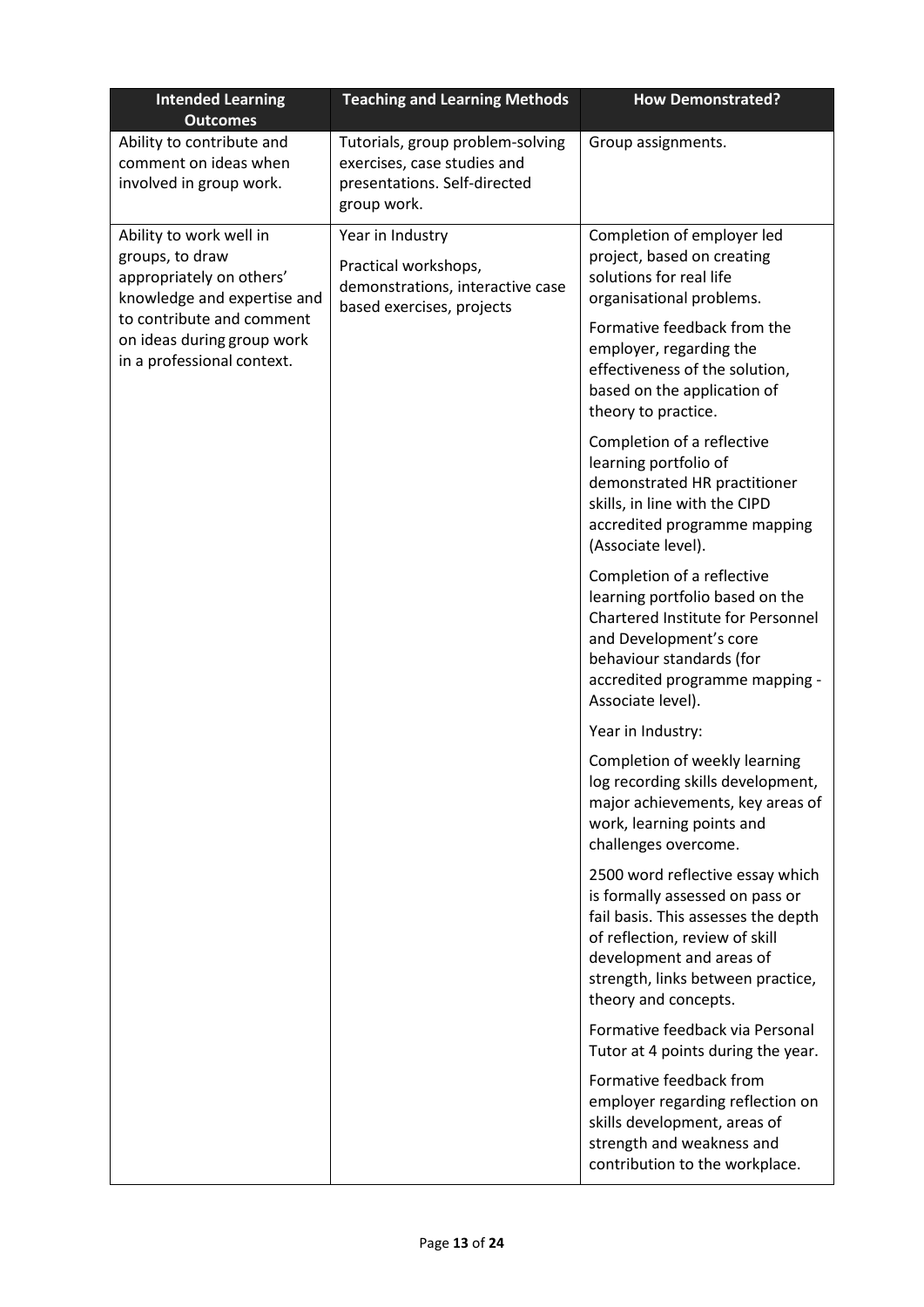vi) Problem solving

| <b>Intended Learning</b><br><b>Outcomes</b>                                             | <b>Teaching and Learning Methods</b>                                                                                                                                                                      | <b>How Demonstrated?</b>                                                                             |
|-----------------------------------------------------------------------------------------|-----------------------------------------------------------------------------------------------------------------------------------------------------------------------------------------------------------|------------------------------------------------------------------------------------------------------|
| Ability to refine problems<br>into researchable questions.                              | Tutorials, group problem-solving<br>exercises, case studies and<br>presentations. Research methods<br>classes and independent<br>research, particularly that<br>supported by dissertation<br>supervision. | Oral presentations, essay<br>assignments, independent<br>research work and dissertation<br>research. |
| Ability to identify and locate<br>relevant data and source<br>material.                 | Tutorials, group problem-solving<br>exercises, case studies and<br>presentations. Research methods<br>classes and independent<br>research, particularly that<br>supported by dissertation<br>supervision. | Oral presentations, essay<br>assignments, independent<br>research work and dissertation<br>research. |
| Ability to use material to<br>address problem and come<br>up with answers or solutions. | Tutorials, group problem-solving<br>exercises, case studies and<br>presentations. Research methods<br>classes and independent<br>research, particularly that<br>supported by dissertation<br>supervision. | Oral presentations, essay<br>assignments, independent<br>research work and dissertation<br>research. |

## vii) Information handling

| <b>Intended Learning</b><br><b>Outcomes</b>                                                                                                                                                            | <b>Teaching and Learning Methods</b>                                                                                                                | <b>How Demonstrated?</b>                                                                             |
|--------------------------------------------------------------------------------------------------------------------------------------------------------------------------------------------------------|-----------------------------------------------------------------------------------------------------------------------------------------------------|------------------------------------------------------------------------------------------------------|
| Ability to locate, organise<br>and marshal evidence and<br>relevant data, report on<br>findings, analyse complex<br>ideas/knowledge and<br>understand critical<br>arguments in an academic<br>context. | Lectures, tutorials, exercises<br>(including computer-based),<br>group work, directed reading,<br>independent study and final year<br>dissertation. | Oral presentations, essay<br>assignments, independent<br>research work and dissertation<br>research. |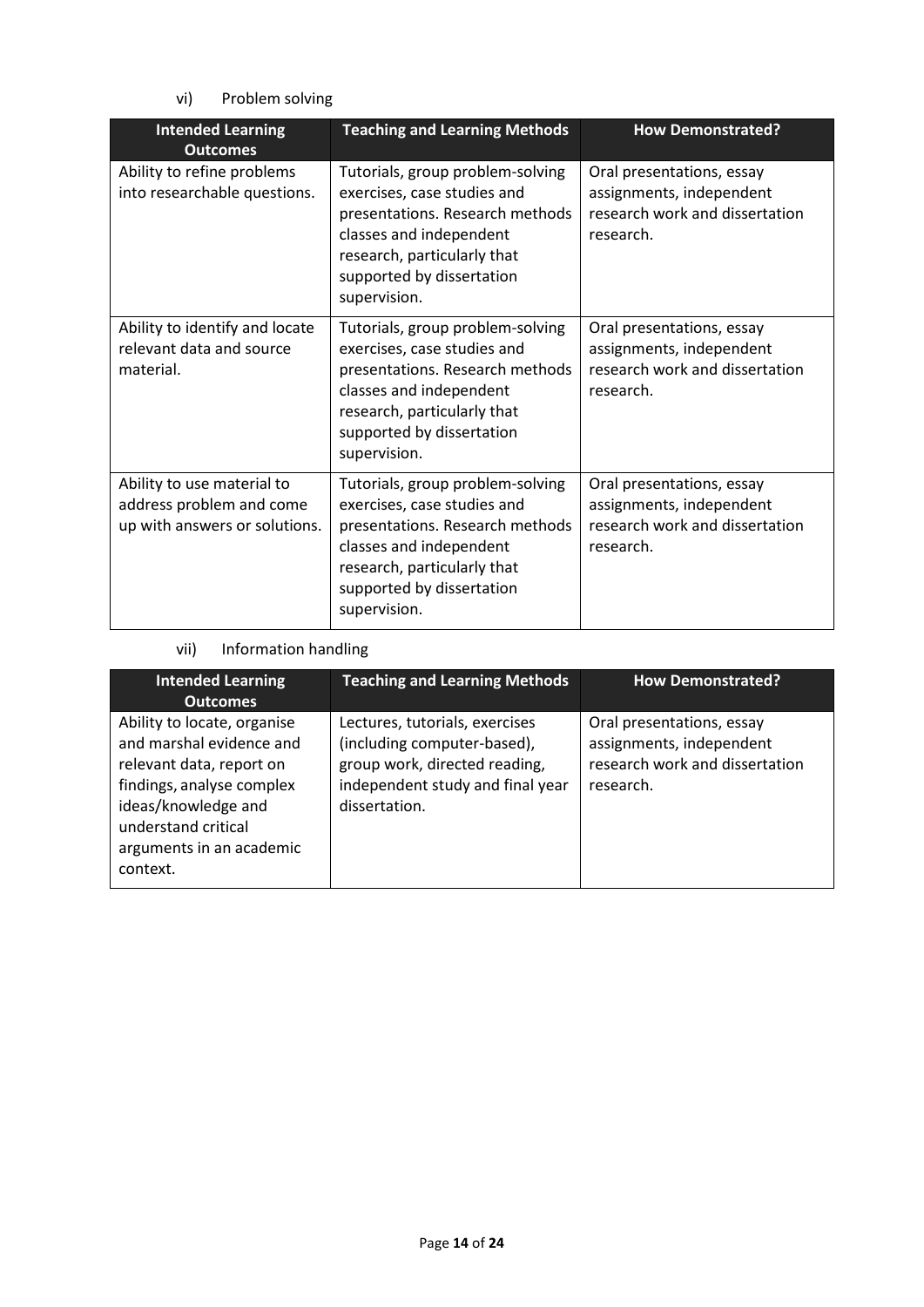| <b>Intended Learning</b><br><b>Outcomes</b>                                                                      | <b>Teaching and Learning Methods</b>                                                                      | <b>How Demonstrated?</b>                                                                                                                                                                                                              |  |  |
|------------------------------------------------------------------------------------------------------------------|-----------------------------------------------------------------------------------------------------------|---------------------------------------------------------------------------------------------------------------------------------------------------------------------------------------------------------------------------------------|--|--|
| Ability to locate, organise<br>and marshal evidence and<br>relevant data, report on<br>findings, analyse complex | Year in Industry<br>Practical workshops,<br>demonstrations, interactive case<br>based exercises, projects | Completion of employer led<br>project, based on creating<br>solutions for real life<br>organisational problems.                                                                                                                       |  |  |
| ideas/knowledge and<br>understand critical<br>arguments in a professional<br>context.                            |                                                                                                           | Formative feedback from the<br>employer, regarding the<br>effectiveness of the solution,<br>based on the application of<br>theory to practice.                                                                                        |  |  |
|                                                                                                                  |                                                                                                           | Completion of a reflective<br>learning portfolio of<br>demonstrated HR practitioner<br>skills, in line with the CIPD<br>accredited programme mapping<br>(Associate level).                                                            |  |  |
|                                                                                                                  |                                                                                                           | Completion of a reflective<br>learning portfolio based on the<br><b>Chartered Institute for Personnel</b><br>and Development's core<br>behaviour standards (for<br>accredited programme mapping -<br>Associate level).                |  |  |
|                                                                                                                  |                                                                                                           | Year in Industry:                                                                                                                                                                                                                     |  |  |
|                                                                                                                  |                                                                                                           | Completion of weekly learning<br>log recording skills development,<br>major achievements, key areas of<br>work, learning points and<br>challenges overcome.                                                                           |  |  |
|                                                                                                                  |                                                                                                           | 2500 word reflective essay which<br>is formally assessed on pass or<br>fail basis. This assesses the depth<br>of reflection, review of skill<br>development and areas of<br>strength, links between practice,<br>theory and concepts. |  |  |
|                                                                                                                  |                                                                                                           | Formative feedback via Personal<br>Tutor at 4 points during the year.                                                                                                                                                                 |  |  |
|                                                                                                                  |                                                                                                           | Formative feedback from<br>employer regarding reflection on<br>skills development, areas of<br>strength and weakness and<br>contribution to the workplace.                                                                            |  |  |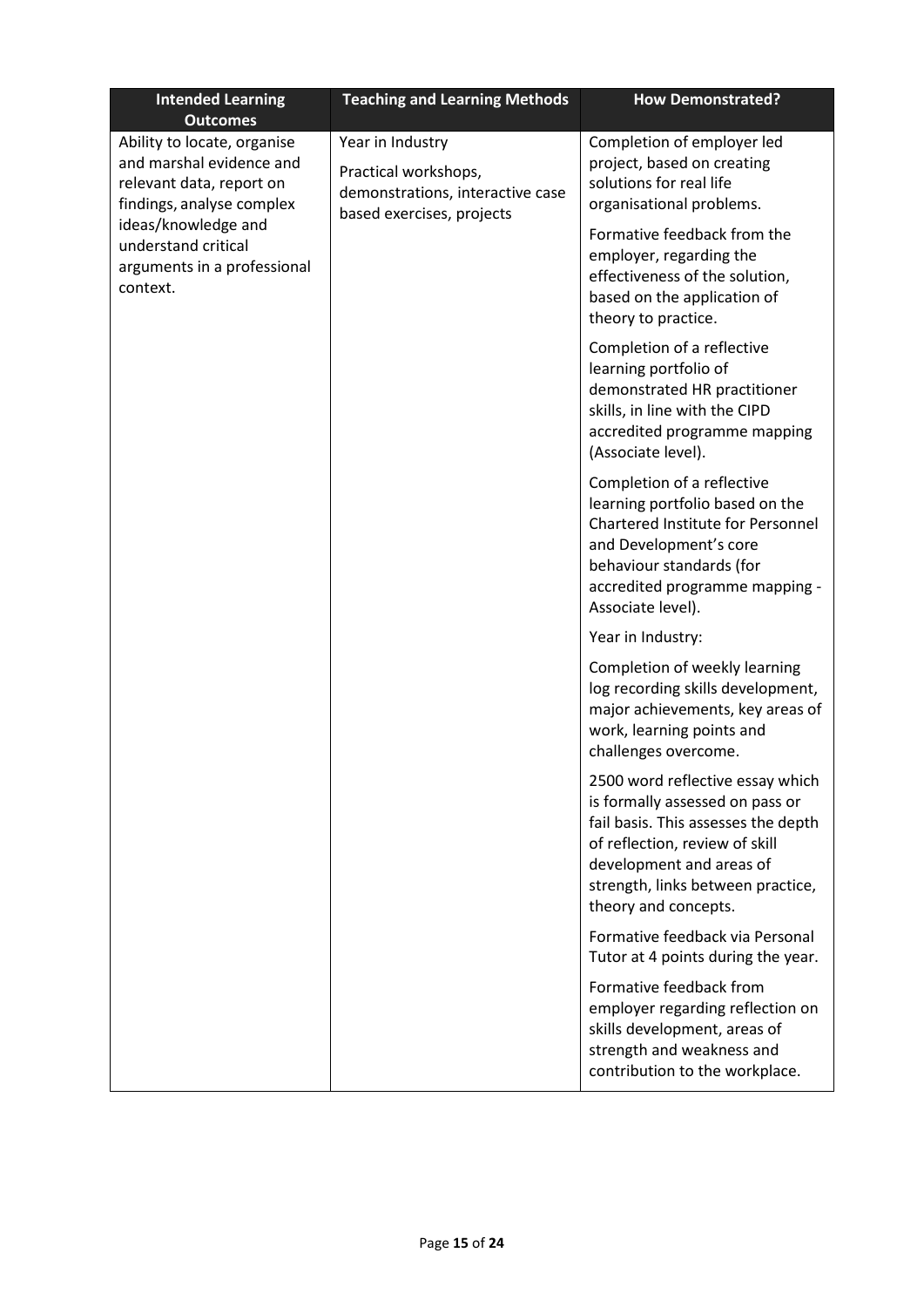viii) Skills for lifelong learning

| <b>Intended Learning</b><br><b>Outcomes</b>                                                                             | <b>Teaching and Learning Methods</b>                                                                                                                | <b>How Demonstrated?</b>                                                                                                                                                                                                              |
|-------------------------------------------------------------------------------------------------------------------------|-----------------------------------------------------------------------------------------------------------------------------------------------------|---------------------------------------------------------------------------------------------------------------------------------------------------------------------------------------------------------------------------------------|
| Demonstrate intellectual<br>independence through<br>successfully conducting<br>independent study and<br>research tasks. | Lectures, tutorials, exercises<br>(including computer-based),<br>group work, directed reading,<br>independent study and final year<br>dissertation. | Independent research work,<br>dissertation research. Curriculum<br>vitae.                                                                                                                                                             |
| Ability to reflect upon<br>behaviour and skills with a<br>view to personal and<br>professional development.             | Year in Industry<br>Practical workshops,<br>demonstrations, interactive case<br>based exercises, projects                                           | Completion of employer led<br>project, based on creating<br>solutions for real life<br>organisational problems.                                                                                                                       |
|                                                                                                                         |                                                                                                                                                     | Completion of a reflective<br>learning portfolio of<br>demonstrated HR practitioner<br>skills, in line with the CIPD<br>accredited programme mapping<br>(Associate level).                                                            |
|                                                                                                                         |                                                                                                                                                     | Completion of a reflective<br>learning portfolio based on the<br>Chartered Institute for Personnel<br>and Development's core<br>behaviour standards (for<br>accredited programme mapping -<br>Associate level).                       |
|                                                                                                                         |                                                                                                                                                     | Year in Industry:                                                                                                                                                                                                                     |
|                                                                                                                         |                                                                                                                                                     | Completion of weekly learning<br>log recording skills development,<br>major achievements, key areas of<br>work, learning points and<br>challenges overcome.                                                                           |
|                                                                                                                         |                                                                                                                                                     | 2500 word reflective essay which<br>is formally assessed on pass or<br>fail basis. This assesses the depth<br>of reflection, review of skill<br>development and areas of<br>strength, links between practice,<br>theory and concepts. |
|                                                                                                                         |                                                                                                                                                     | Formative feedback via Personal<br>Tutor at 4 points during the year.                                                                                                                                                                 |
|                                                                                                                         |                                                                                                                                                     | Formative feedback from<br>employer regarding reflection on<br>skills development, areas of<br>strength and weakness and<br>contribution to the workplace.                                                                            |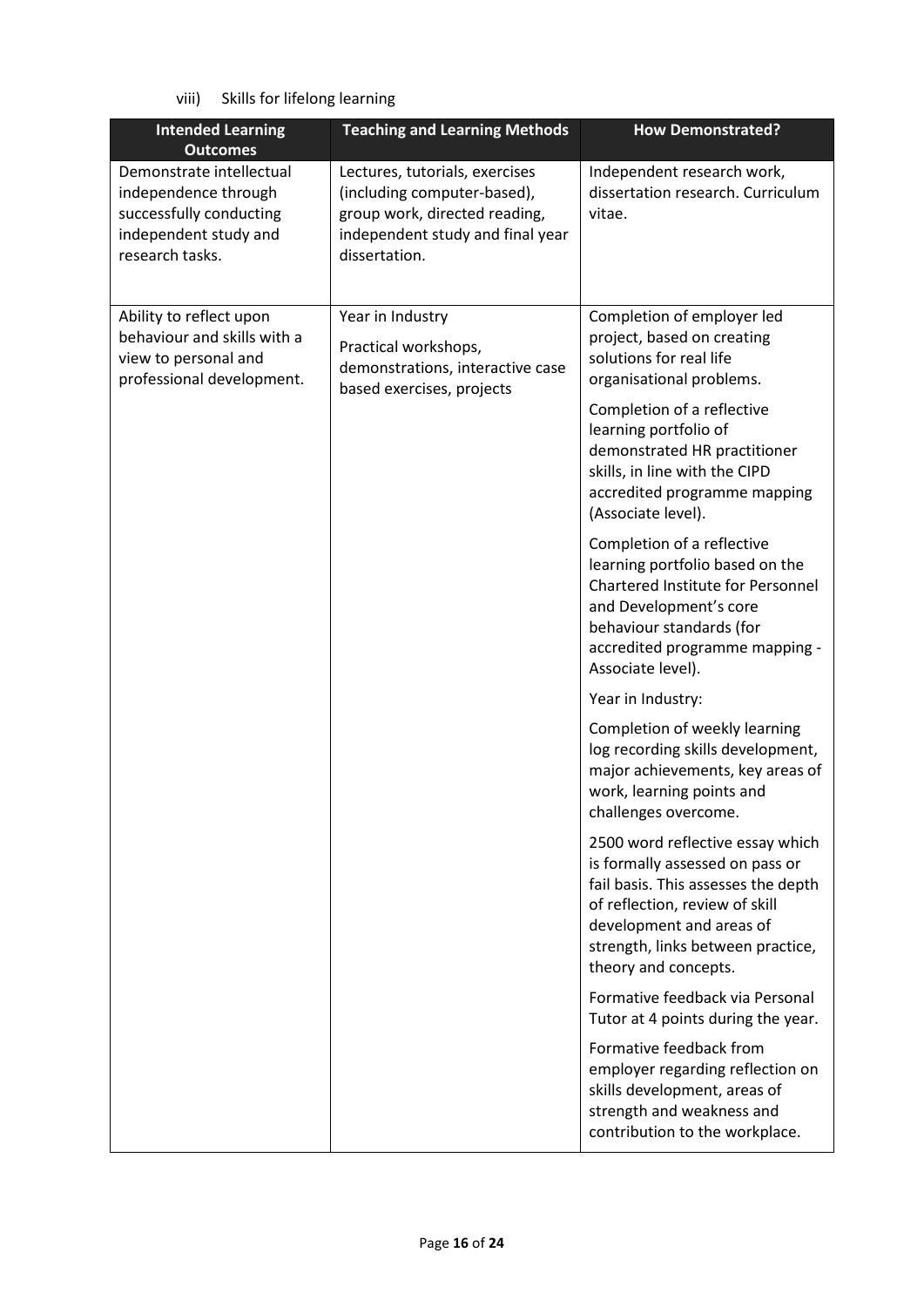#### **10. Progression points**

This programme follows the standard Scheme of Progression set out i[n Senate Regulations](http://www.le.ac.uk/senate-regulations) – see the version of Senate Regulation 5 governing undergraduate programmes relevant to the year of entry.

The following additional progression requirements for this programme have been approved:

Students wanting to gain accreditation from the Chartered Institute of Personnel and Development (CIPD) must pass all modules with a mark of 40.00% or higher. Students who meet all other progression and awarding regulations but fail to meet all of these accreditation requirements may be awarded a non-accredited degree in Human Resource Management.

#### Year Abroad Variant

Students who meet the conditions set out in section 5 will be invited to apply at the beginning of the second year of studies. Students will then be expected to maintain average marks of no less than 55% in their second year.

**\****If you have mitigating circumstances that affect your results, you may request that your circumstances be taken into consideration.*

For those on the year in industry, se[e additional programme specification content for Year in Industry](https://www2.le.ac.uk/offices/sas2/courses/documentation/undergraduate-programme-specification-content-for-year-in-industry-programme-variants)  [programmes](https://www2.le.ac.uk/offices/sas2/courses/documentation/undergraduate-programme-specification-content-for-year-in-industry-programme-variants)

In cases where a student has failed to meet a requirement to progress, he or she will be required to withdraw from the course

#### **Course transfers**

Our policy is to accept student transfers into our BA Human Resource Management programme where they have successfully completed a first year on a similar programme at another university. Any transfers will be done on a case by case basis and obviously are also numbers dependent.

#### **11. Criteria for award and classification**

This programme follows the standard scheme of undergraduate award and classification set out in [Senate Regulations](http://www.le.ac.uk/senate-regulations) – see the version of *Senate Regulation 5 governing undergraduate programmes* relevant to the year of entry.

Students wanting to gain accreditation from the Chartered Institute of Personnel and Development (CIPD) must pass all modules with a mark of 40.00% or higher.

## **12. Special features**

This programme is accredited by the Chartered Institute of Personnel and Development.

#### **13. Indications of programme quality**

External Examiner Reports

First Destination career statistics

#### **14. External Examiner(s) reports**

The details of the External Examiner(s) for this programme and the most recent External Examiners' reports for this programme can be found at **[exampapers@Leicester](https://exampapers.le.ac.uk/)** [log-in required]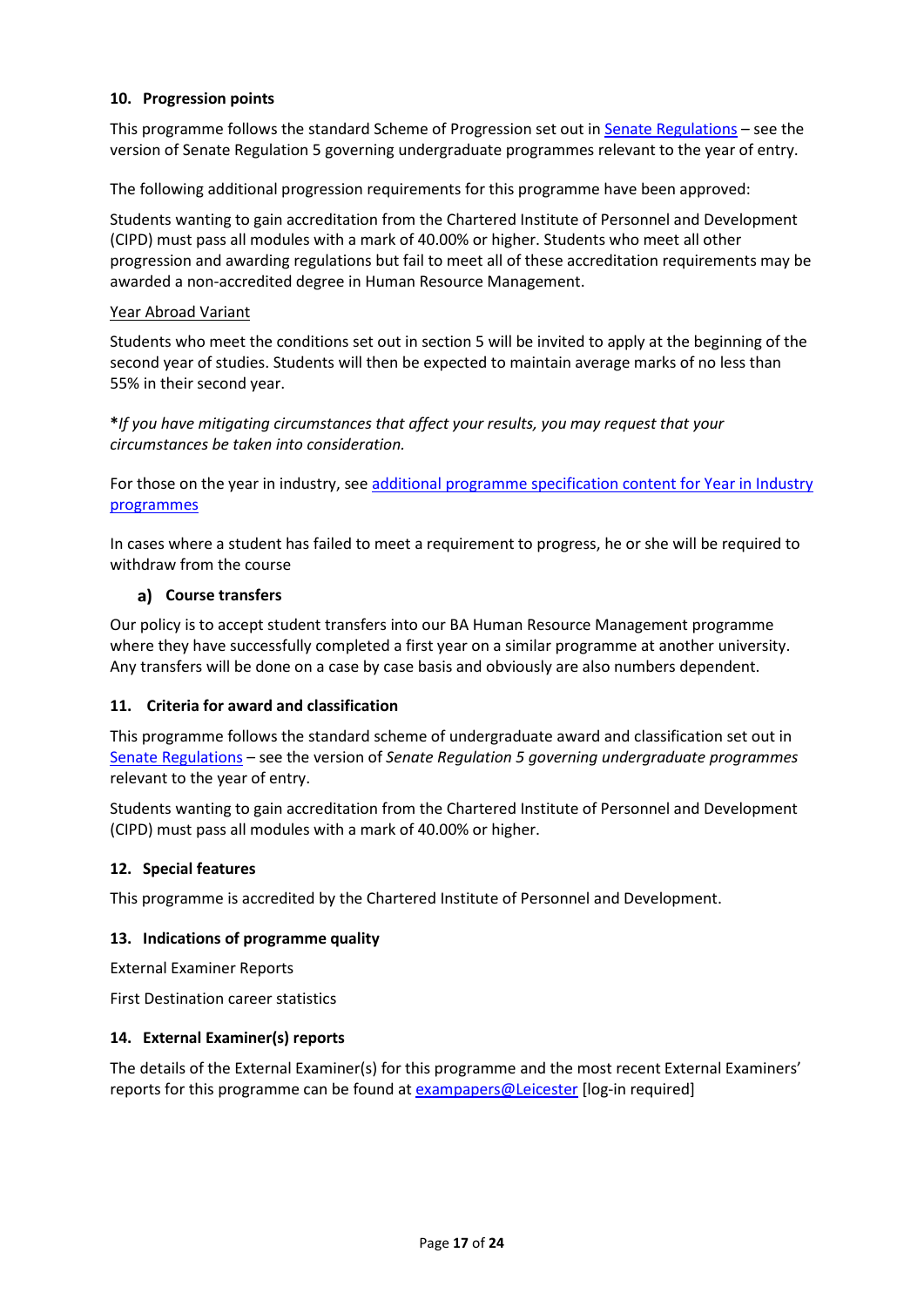

# **Programme Specification (Undergraduate) FOR ENTRY YEAR: 2022/23**

**Date created:** 15/11/20 **Last amended:** 21/03/2022 **Version no.** 1

**Appendix 1: Programme structure (programme regulations)**

The University regularly reviews its programmes and modules to ensure that they reflect the current status of the discipline and offer the best learning experience to students. On occasion, it may be necessary to alter particular aspects of a course or module.BA Human Resource Management, including with a Year Abroad and a Year in Industry

**Level 4/Year 1 2022/23**

Credit breakdown

| <b>Status</b> | <b>Year long</b> | Semester 1 | Semester 2 |
|---------------|------------------|------------|------------|
| Core          | n/a              | 60 credits | 45 credits |
| Optional      | n/a              | n/a        | 15 credits |

120 credits in total

## Core modules

| <b>Delivery period</b> | Code   | <b>Title</b>                          | <b>Credits</b> |
|------------------------|--------|---------------------------------------|----------------|
| Sem 1                  | MN1002 | Principles of Marketing               | 15 credits     |
| Sem 1                  | MN1012 | <b>Managing Human Resources</b>       | 15 credits     |
| Sem 1                  | MN1026 | Introduction to Management            | 15 credits     |
| Sem 1                  | MN1014 | Business, Economy and Society         | 15 credits     |
| Sem <sub>2</sub>       | MN1010 | <b>Business Finance and Reporting</b> | 15 credits     |
| Sem <sub>2</sub>       | MN1024 | <b>Managing Digital Technologies</b>  | 15 credits     |
| Sem <sub>2</sub>       | MN1027 | <b>Enterprise in Practice</b>         | 15 credits     |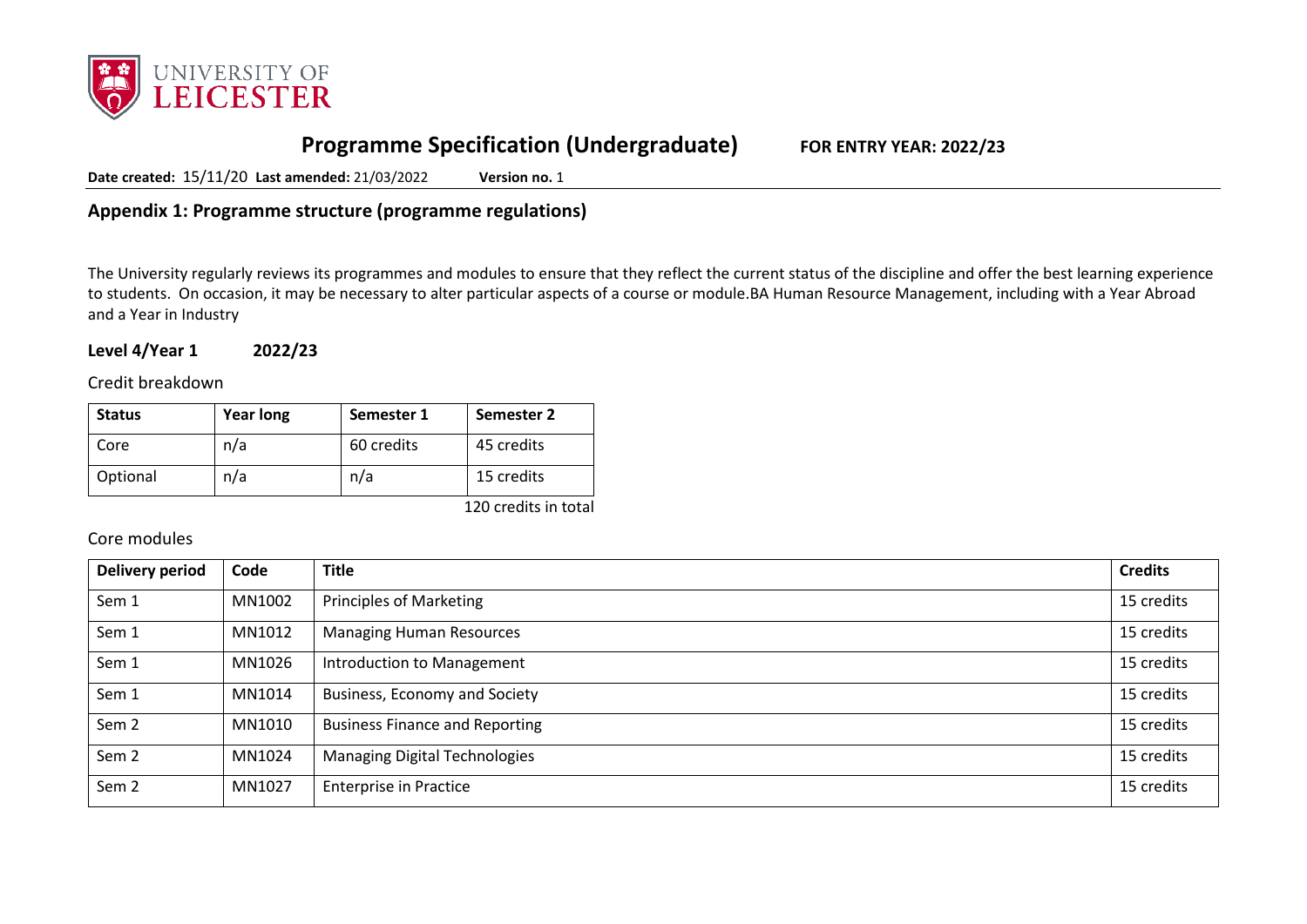#### **Notes**

n/a

## Option modules

| Delivery period | Code   | Title                                          | <b>Credits</b> |
|-----------------|--------|------------------------------------------------|----------------|
| Semester 2      | MN1028 | Contemporary Issues in Business and Management | 15 credits     |
| Semester 2      | MN1013 | The Future of Work                             | 15 credits     |
| Semester 2      | MN1030 | Consumers, Brands and Digital Marketing        | 15 credits     |

#### **Notes**

## For Semester 2 pick one optional module

This is an indicative list of option modules and not definitive of what will be available. Option module choice is also subject to availability, timetabling, student number restrictions and, where appropriate, students having taken appropriate pre-requisite modules. 

# **Level 5/Year 2 2023/24**

# Credit breakdown

| <b>Status</b> | <b>Year long</b> | Semester 1 | <b>Semester 2</b> |
|---------------|------------------|------------|-------------------|
| Core          | n/a              | 60 credits | 60 credits        |
| Optional      | n/a              | n/a        | n/a               |

120 credits in total

# Core modules

| Delivery period  | Code   | Title                    | Credits |
|------------------|--------|--------------------------|---------|
| Sem <sub>-</sub> | MN2104 | Organisational Behaviour | -redit. |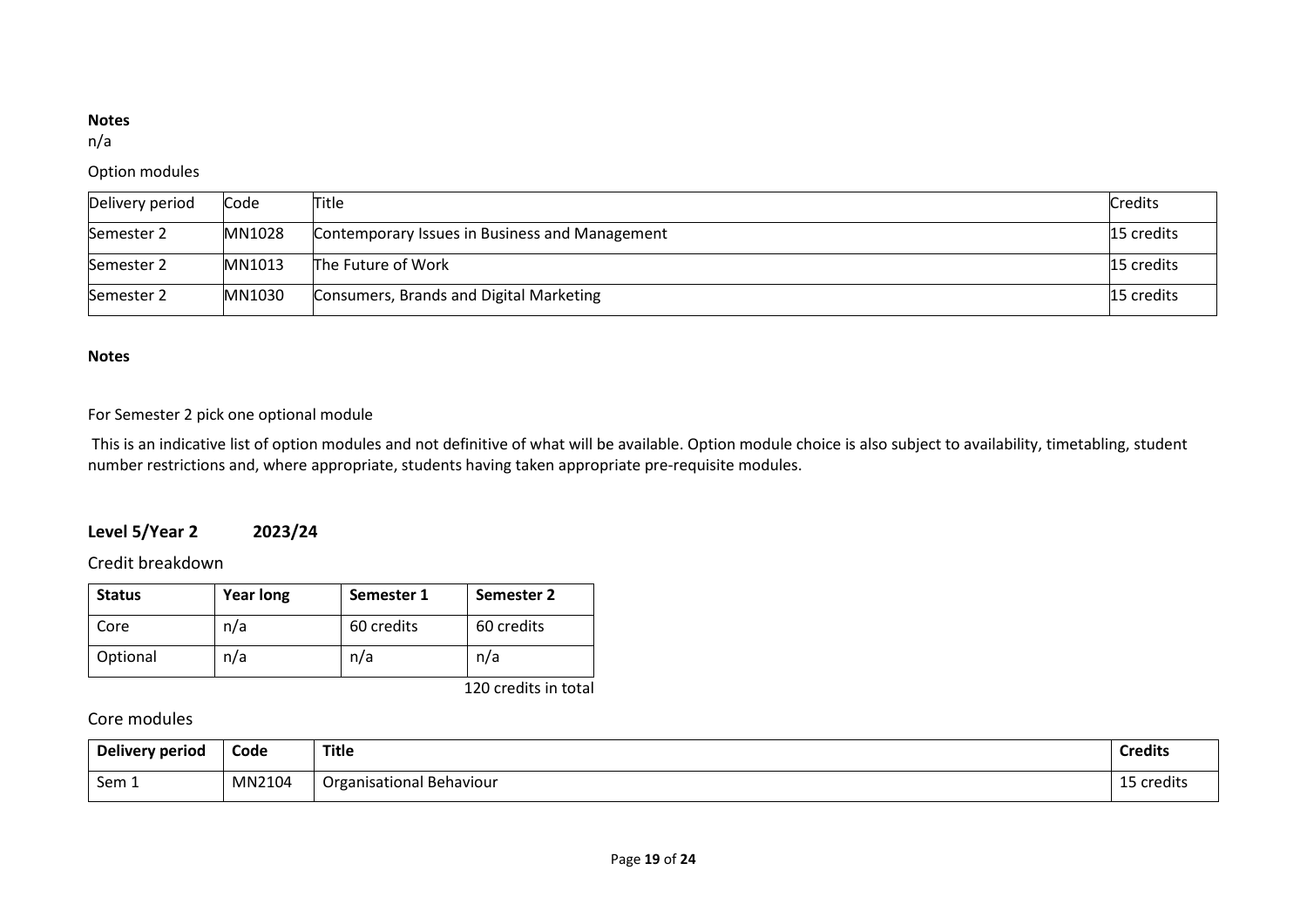| <b>Delivery period</b> | Code   | <b>Title</b>                                             | <b>Credits</b> |
|------------------------|--------|----------------------------------------------------------|----------------|
| Sem 1                  | MN2131 | Human Resource Management in Practice                    | 15 credits     |
| Sem 1                  | MN2143 | Workplace Learning and Development                       | 15 credits     |
| Sem 1                  | MN2144 | <b>Globalisation and Skills</b>                          | 15 credits     |
| Sem <sub>2</sub>       | MN2027 | Labour Market Trends and Debates                         | 15 credits     |
| Sem <sub>2</sub>       | MN2105 | <b>Consultancy Challenge</b>                             | 15 credits     |
| Sem <sub>2</sub>       | MN2128 | Developing HR Practitioner Skills                        | 15 credits     |
| Sem <sub>2</sub>       | MN2133 | Equality, Diversity and Inclusion (EDI) in Organisations | 15 credits     |

## **Notes**

n/a

# **Level 6/Year Final 2024/25**

Credit breakdown

| <b>Status</b> | <b>Year long</b> | Semester 1 | Semester 2 |
|---------------|------------------|------------|------------|
| Core          | 30 credits       | 45 credits | 45 credits |
| Optional      | n/a              | n/a        | n/a        |

120 credits in total

# Core modules

| Delivery period  | Code   | <b>Title</b>                                      | <b>Credits</b> |
|------------------|--------|---------------------------------------------------|----------------|
| Sem 1            | MN3013 | <b>Research Methods</b>                           | 15 credits     |
| Sem 1            | MN3116 | <b>Employment Relations in the Global Economy</b> | 15 credits     |
| Sem 1            | MN3111 | Power at Work                                     | 15 credits     |
| Sem <sub>2</sub> | MN3012 | Strategic Human Resource Management               | 15 credits     |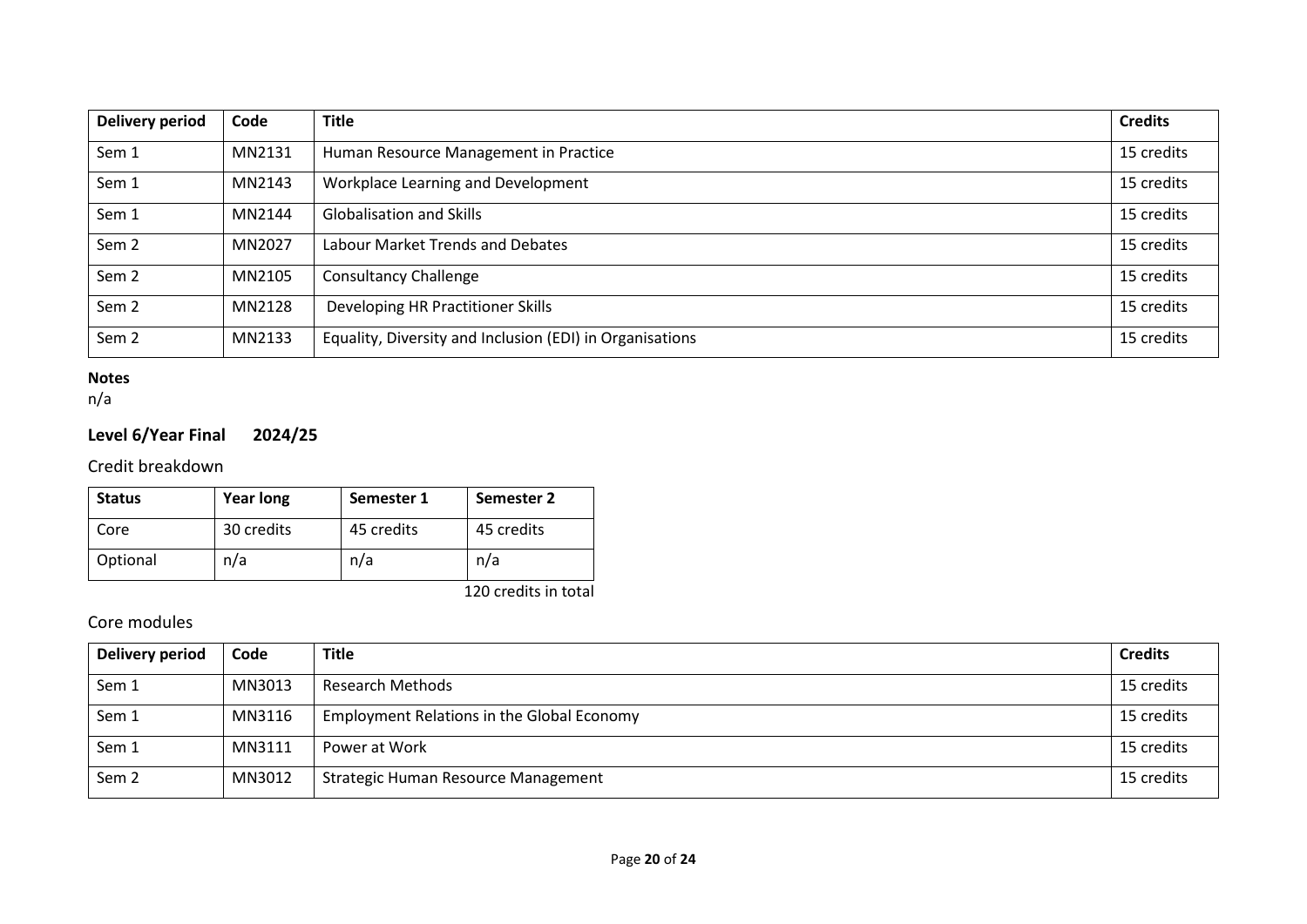| Delivery period  | Code   | Title                                            | <b>Credits</b> |
|------------------|--------|--------------------------------------------------|----------------|
| Sem <sub>2</sub> | MN3161 | <sup>1</sup> Big Data and People Analytics in HR | 15 credits     |
| Sem <sub>2</sub> | MN3162 | <b>Employment Law for HR Practitioners</b>       | 15 credits     |

#### **Notes**

n/a

| Delivery period | Code   | Title                                    | <b>Credits</b> |
|-----------------|--------|------------------------------------------|----------------|
| Year Long       | MN3202 | Dissertation (Human Resource Management) | 30 credits     |
| Year Long       | MN3203 | Project (Human Resource Management)      | 30 credits     |

### **Notes**

For Year long, pick one of the two modules, either MN3202 OR MN3203

# **Appendix 2: Module specifications**

See undergraduat[e module specification database](http://www.le.ac.uk/sas/courses/documentation) (Note - modules are organized by year of delivery).

# **Appendix 3: Skills matrix**

| Human<br>resource<br>manageme | G                        | ∼<br>$\sim$<br>᠆ | -<br>$\overline{\phantom{0}}$ | -<br>ັ<br>$\blacksquare$ | $\sim$<br>-<br>c                                       |          | ന<br>$\overline{\phantom{0}}$<br>$\circ$ | $\sim$<br>$\overline{\phantom{0}}$<br>$\circ$          |   |  | v<br>-<br>-<br>-                            | $\overline{\phantom{0}}$<br>m<br>$\blacksquare$ | m<br>$\mathbf -$<br>$\overline{ }$ |                | ന<br>ന<br>$\overline{ }$ | $\overline{\phantom{0}}$ | G<br>−<br>$\mathbf{\mathbf{\mathbf{\mathbf{\mathbf{\mathbf{\mathbf{\mathbf{H}}}}}}}$ | $\sim$       | $\overline{\phantom{0}}$<br>○ | $\sim$<br>$\overline{\phantom{0}}$<br>$\circ$ | ഗ<br>$\overline{ }$<br>$\overline{\phantom{0}}$ |                                    | $\sim$<br>$\circ$<br>$\sim$ | ന |
|-------------------------------|--------------------------|------------------|-------------------------------|--------------------------|--------------------------------------------------------|----------|------------------------------------------|--------------------------------------------------------|---|--|---------------------------------------------|-------------------------------------------------|------------------------------------|----------------|--------------------------|--------------------------|--------------------------------------------------------------------------------------|--------------|-------------------------------|-----------------------------------------------|-------------------------------------------------|------------------------------------|-----------------------------|---|
| nt NN21                       | $\overline{\phantom{0}}$ | ٮ<br>−<br>_      | ٮ<br>H<br>-<br>∸              | ◡<br>$\blacksquare$<br>_ | $\mathbf{\mathbf{\mathbf{\mathsf{H}}}}$<br>-<br>∸<br>- | ட<br>$=$ | ⊣<br>-<br>_<br>-                         | $\mathbf{\mathbf{\mathbf{\mathsf{H}}}}$<br>-<br>_<br>- | – |  | $\Omega$<br>$\tilde{\phantom{a}}$<br>ட<br>- | $\sim$<br>-<br>_                                | $\sim$<br>-                        | ഗ<br>ಂಶ<br>( m | $\sim$<br>-<br>ے         | $\sim$<br>-<br>_<br>-    | ന<br>-<br>ے<br>-                                                                     | $\sim$<br>╺╺ | _                             | S<br>-<br>∸                                   | $\omega$<br>-<br>_<br>-                         | ৩<br>-<br>$\overline{\phantom{a}}$ | $\omega$<br>-<br>_          | ന |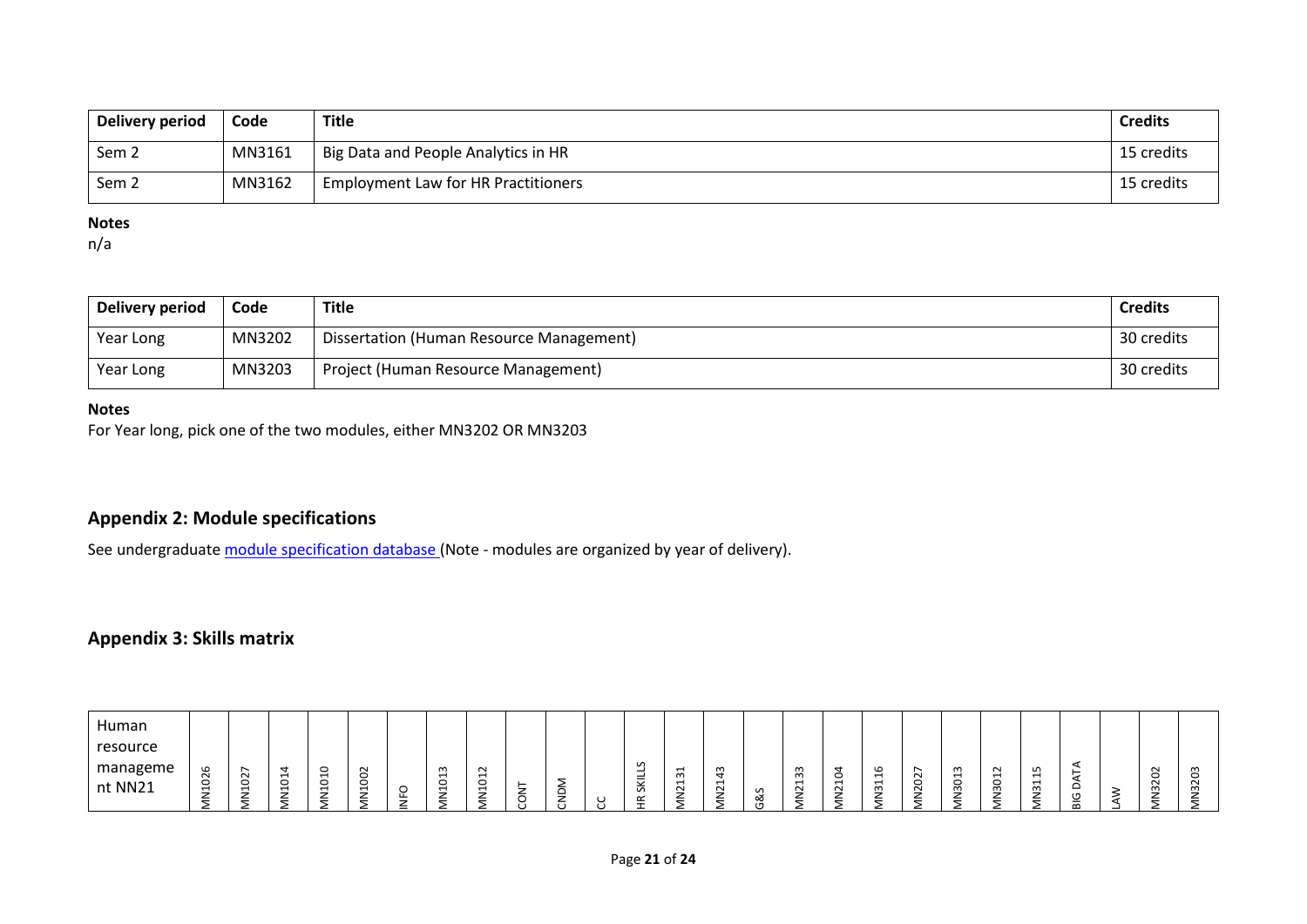| (a) Discipline<br>specific<br>knowledge<br>and<br>competencies |                    |                           |                    |                    |                    |                    |                           |                    |                           |                    |                    |                    |                    |              |                    |                    |                    |              |                    |                           |                    |                    |                    |                    |                    |                    |
|----------------------------------------------------------------|--------------------|---------------------------|--------------------|--------------------|--------------------|--------------------|---------------------------|--------------------|---------------------------|--------------------|--------------------|--------------------|--------------------|--------------|--------------------|--------------------|--------------------|--------------|--------------------|---------------------------|--------------------|--------------------|--------------------|--------------------|--------------------|--------------------|
| (vi) Other<br>discipline<br>specific<br>competencies           |                    |                           |                    | $\pmb{\times}$     |                    | $\pmb{\mathsf{x}}$ | $\boldsymbol{\mathsf{x}}$ |                    |                           |                    |                    |                    |                    |              |                    |                    |                    |              |                    |                           |                    |                    | $\pmb{\mathsf{x}}$ | $\pmb{\mathsf{X}}$ |                    |                    |
| (b)<br>Transferable<br>skills                                  |                    |                           |                    |                    |                    |                    |                           |                    |                           |                    |                    |                    |                    |              |                    |                    |                    |              |                    |                           |                    |                    |                    |                    |                    |                    |
| (i) Oral<br>communicatio<br>$\pmb{n}$                          |                    | $\pmb{\times}$            |                    |                    | $\pmb{\mathsf{x}}$ |                    |                           | $\pmb{\mathsf{x}}$ |                           |                    | $\pmb{\mathsf{X}}$ | $\pmb{\mathsf{x}}$ |                    |              |                    |                    |                    |              |                    | $\pmb{\times}$            | $\pmb{\mathsf{x}}$ | $\pmb{\mathsf{x}}$ | $\pmb{\mathsf{x}}$ | $\pmb{\times}$     |                    |                    |
| (ii) Written<br>communicatio<br>$\mathbf n$                    | $\pmb{\mathsf{x}}$ | $\pmb{\mathsf{x}}$        | $\pmb{\mathsf{x}}$ |                    | $\pmb{\mathsf{x}}$ |                    |                           |                    | $\mathbf{x}$              | $\pmb{\mathsf{x}}$ | $\pmb{\mathsf{x}}$ | $\pmb{\mathsf{x}}$ | $\pmb{\mathsf{x}}$ | $\mathbf{x}$ | $\pmb{\mathsf{x}}$ | $\mathbf{x}$       | $\pmb{\mathsf{x}}$ | $\mathbf{x}$ | $\pmb{\mathsf{x}}$ | $\pmb{\mathsf{x}}$        | $\pmb{\mathsf{x}}$ | $\pmb{\chi}$       | $\pmb{\mathsf{x}}$ | $\pmb{\mathsf{x}}$ | $\mathbf{x}$       | $\pmb{\mathsf{x}}$ |
| (iii)<br><b>Information</b><br>technology                      |                    | $\pmb{\mathsf{x}}$        |                    |                    |                    |                    | $\pmb{\mathsf{x}}$        |                    |                           | $\pmb{\mathsf{x}}$ |                    | $\mathbf{x}$       | $\pmb{\mathsf{x}}$ |              |                    |                    |                    |              |                    | $\pmb{\times}$            | $\pmb{\mathsf{x}}$ | $\pmb{\mathsf{x}}$ | $\pmb{\mathsf{x}}$ |                    | $\pmb{\mathsf{x}}$ | $\pmb{\mathsf{x}}$ |
| (iv) Numeracy                                                  |                    | $\pmb{\mathsf{x}}$        | $\mathbf{x}$       | $\pmb{\mathsf{x}}$ |                    |                    |                           |                    |                           |                    |                    | $\mathbf{x}$       |                    |              |                    |                    |                    |              |                    | $\pmb{\mathsf{x}}$        |                    |                    | $\mathbf{x}$       |                    |                    | $\mathbf{x}$       |
| $(v)$ Team<br>working                                          |                    | $\pmb{\mathsf{x}}$        |                    |                    | $\pmb{\mathsf{x}}$ |                    |                           |                    |                           |                    | $\pmb{\mathsf{x}}$ | $\pmb{\mathsf{x}}$ |                    |              |                    |                    |                    |              | $\pmb{\mathsf{x}}$ |                           |                    |                    |                    | $\pmb{\times}$     |                    | $\mathbf{x}$       |
| (vi) Problem<br>solving                                        |                    | $\pmb{\mathsf{x}}$        | $\pmb{\mathsf{x}}$ |                    |                    |                    |                           |                    | $\pmb{\mathsf{x}}$        | $\pmb{\mathsf{x}}$ | $\pmb{\mathsf{x}}$ | $\pmb{\chi}$       | $\pmb{\mathsf{x}}$ |              |                    | $\pmb{\mathsf{x}}$ | $\pmb{\mathsf{x}}$ |              |                    | $\pmb{\mathsf{x}}$        | $\pmb{\mathsf{x}}$ |                    | $\pmb{\mathsf{x}}$ |                    | $\pmb{\mathsf{x}}$ | $\pmb{\mathsf{x}}$ |
| (vii)<br><b>Information</b><br>handling                        |                    | $\pmb{\mathsf{x}}$        | $\pmb{\mathsf{x}}$ |                    |                    |                    | $\pmb{\times}$            |                    |                           |                    |                    | $\mathbf{x}$       | $\pmb{\mathsf{x}}$ |              |                    |                    |                    |              |                    | $\pmb{\mathsf{x}}$        | $\mathbf{x}$       |                    | x                  |                    | $\pmb{\mathsf{x}}$ | $\pmb{\mathsf{x}}$ |
| (viii) Skills for<br>lifelong<br>learning                      | $\pmb{\mathsf{x}}$ | $\boldsymbol{\mathsf{x}}$ |                    |                    |                    |                    | $\boldsymbol{x}$          |                    | $\boldsymbol{\mathsf{x}}$ | $\pmb{\mathsf{x}}$ | $\pmb{\mathsf{x}}$ | $\pmb{\chi}$       | $\pmb{\mathsf{x}}$ |              |                    |                    |                    |              | $\pmb{\mathsf{x}}$ | $\boldsymbol{\mathsf{x}}$ | $\pmb{\chi}$       |                    | $\pmb{\mathsf{x}}$ | $\pmb{\mathsf{x}}$ | $\pmb{\mathsf{x}}$ | $\pmb{\mathsf{x}}$ |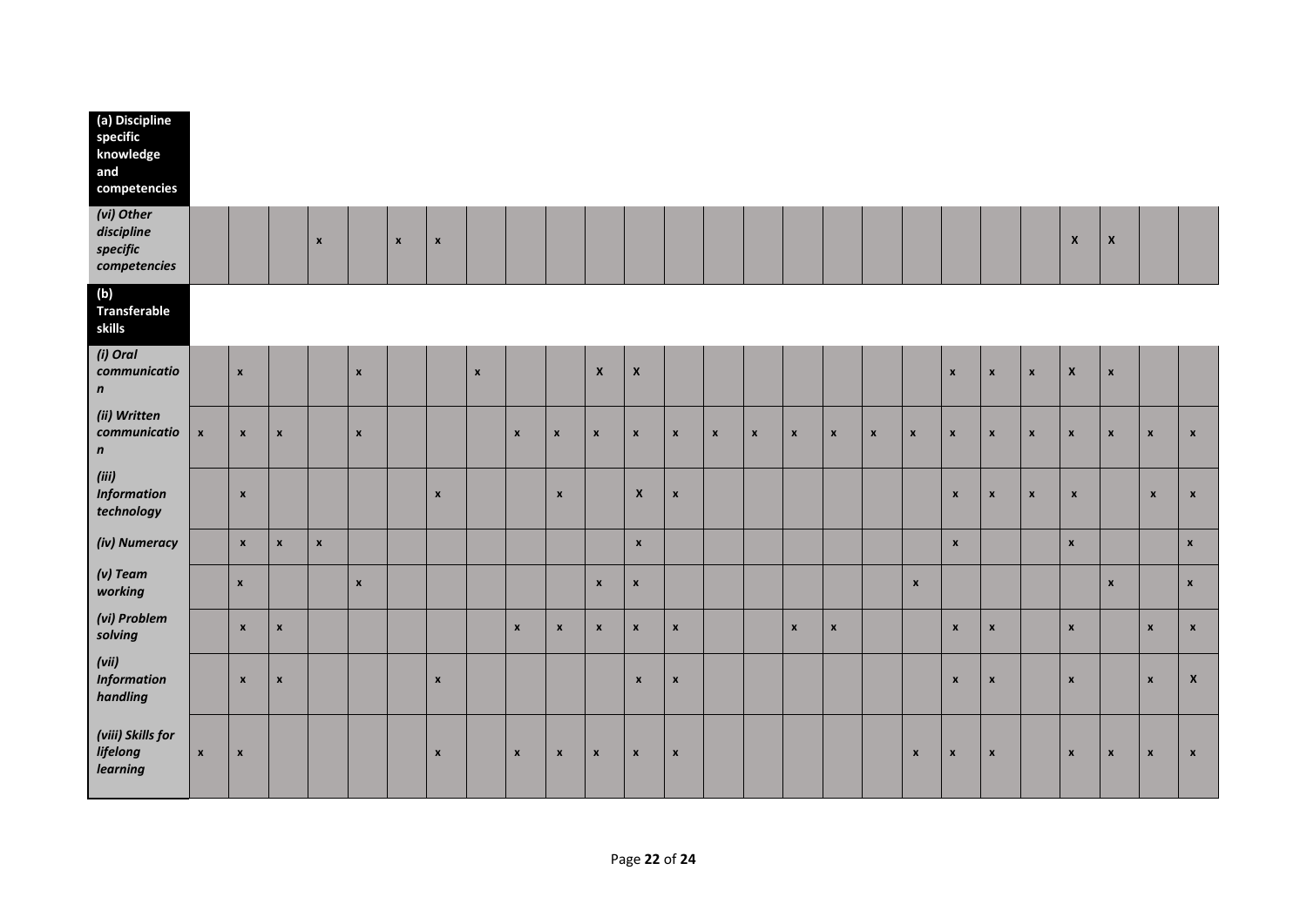| Programme Learning Outcomes BA Human Resource Management                                                                                                                                                                  |                |
|---------------------------------------------------------------------------------------------------------------------------------------------------------------------------------------------------------------------------|----------------|
| (a) Discipline specific knowledge and competencies                                                                                                                                                                        | Placement year |
| (ii) Understanding and application of key concepts and techniques                                                                                                                                                         |                |
| Real world application of theory and concepts to practice                                                                                                                                                                 | X              |
| (iii) Critical analysis of key issues                                                                                                                                                                                     |                |
| Critical analysis of the relevant issues in practice                                                                                                                                                                      | X              |
| (iv) Clear and concise presentation of material                                                                                                                                                                           |                |
| Presentation both orally and in writing to colleagues and managers, meeting appropriate professional standards including structure,<br>reflective content, clarity, succinctness and comprehensive response to questions. | X              |
| (b) Transferable skills                                                                                                                                                                                                   |                |
| (i) Oral communication                                                                                                                                                                                                    |                |
| Ability to make oral presentations and to respond effectively to questioning during Placement Year (PY)                                                                                                                   | X              |
| Ability to participate effectively in group discussions with managers and colleagues during PY                                                                                                                            | X              |
| (ii) Written communication                                                                                                                                                                                                |                |
| Ability to use language in a written format in a manner appropriate for professional audiences during PY.                                                                                                                 | X              |
| Ability to be clear, fluent and coherent in written expression in a professional context during PY                                                                                                                        | X              |
| (iii) Information technology                                                                                                                                                                                              |                |
| Ability to source, analyse and present materials clearly and effectively using appropriate IT resources, including but not limited to<br>Bloomberg, Blackboard, search databases etc.                                     | X              |
| (iv) Numeracy                                                                                                                                                                                                             |                |
| Ability to construct, analyse and interpret quantitative data in a professional context.                                                                                                                                  | X              |
| $(v)$ Team working                                                                                                                                                                                                        |                |